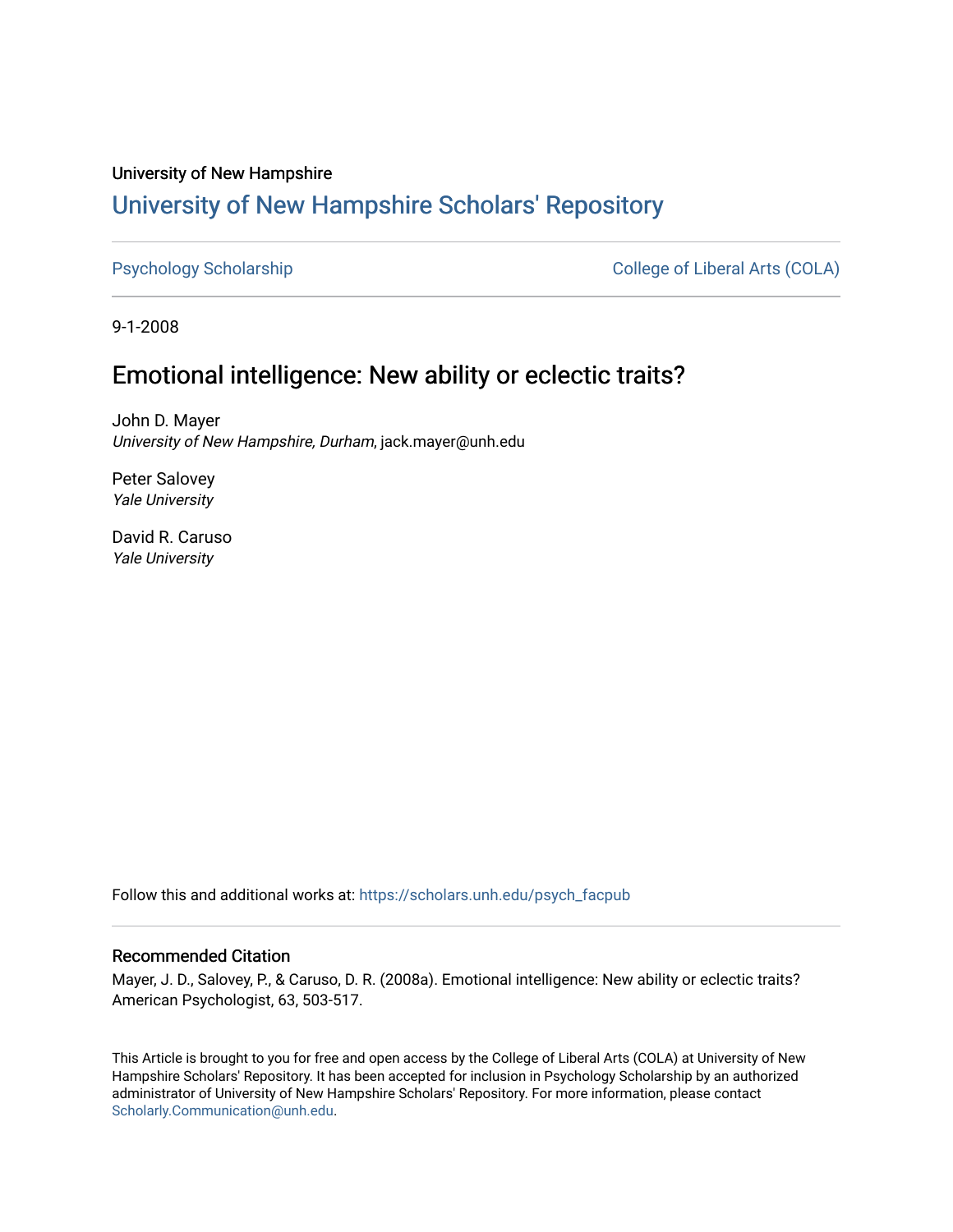#### RUNNING HEAD: EMOTIONAL INTELLIGENCE

# Emotional Intelligence: New Ability or Eclectic Traits?

John D. Mayer University of New Hampshire Peter Salovey David R. Caruso Yale University

*Prepublication version of:* Mayer, J. D., Salovey, P., & Caruso, D. R. (2008). Emotional intelligence: New ability or eclectic traits? *American Psychologist, 63,* 503-517.

#### Author Notes

The authors gratefully acknowledge the comments of Marc A. Brackett and Susan E. Rivers, as well as the contributions of several anonymous reviewers, all of whom commented on drafts of this manuscript.

*Disclosure:* John D. Mayer, Peter Salovey, and David R. Caruso receive royalties from the Mayer-Salovey-Caruso Emotional Intelligence Test, which is published by Multi-Health Systems (MHS), Toronto, Canada.

Correspondence concerning this article should be addressed to John D. Mayer, Department of Psychology, 10 Library Way, University of New Hampshire, Durham, NH 03824. E-mail: [jack.mayer@unh.edu.](mailto:jack.mayer@unh.edu)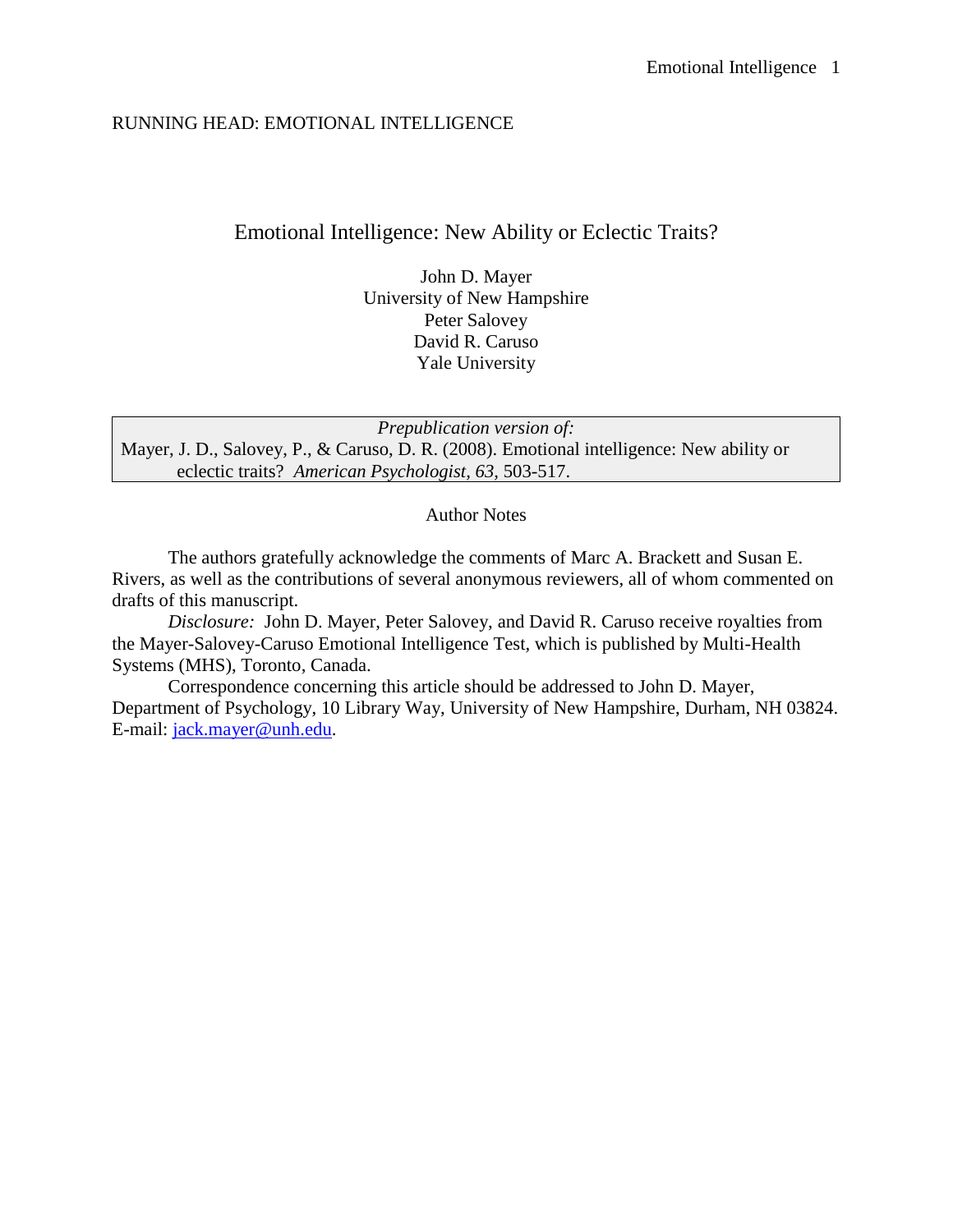#### Abstract

Some individuals have a greater capacity than others to carry out sophisticated information processing about emotions and emotion-relevant stimuli, and to use this information as a guide to thinking and behavior. We have termed this set of abilities *emotional intelligence* (EI)*.* Since the introduction of the concept, however, a schism has developed in which some researchers focus on EI as a distinct group of mental abilities, and other researchers instead study an eclectic mix of positive traits such as *happiness*, *self-esteem*, and *optimism*. Clarifying what emotional intelligence is and is not can help the field by better distinguishing research that is truly pertinent to emotional intelligence from what is not. Emotional intelligence – conceptualized as an ability – is an important variable both conceptually and empirically, and it shows incremental validity for predicting socially-relevant outcomes.

KEYWORDS: Emotion, intelligence, emotional intelligence, personality, measurement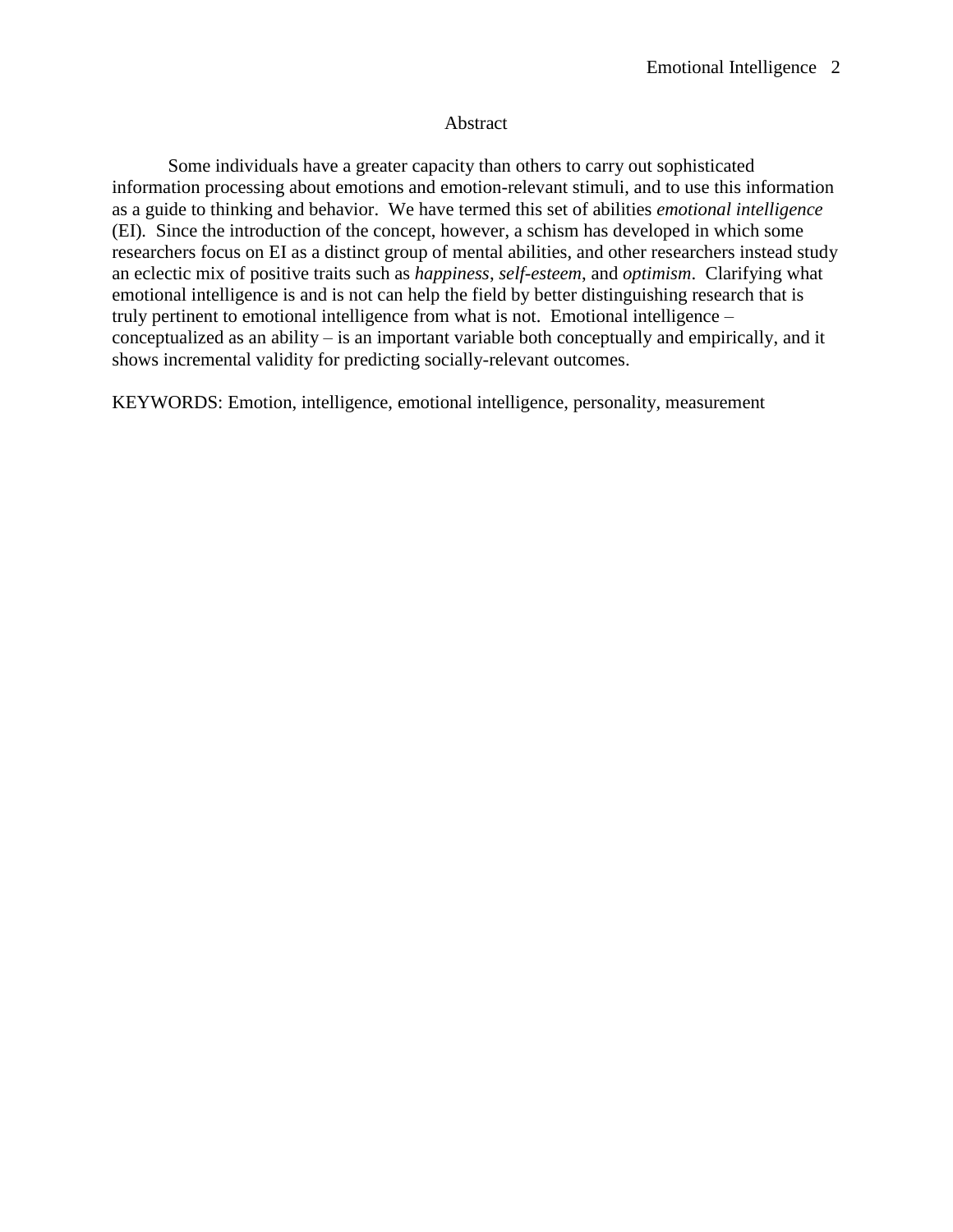# Emotional Intelligence: New Ability or Eclectic Traits?

The notion that there is an emotional intelligence (EI) began as a tentative proposal (Mayer, DiPaolo, & Salovey, 1990; Salovey & Mayer, 1990). The original idea was that some individuals possess the ability to reason about and use emotions to enhance thought more effectively than others. Since 1990, EI has grown into a small industry of publication, testing, education, and consulting (Matthews, Roberts, & Zeidner, 2004; Matthews, Zeidner, & Roberts, 2002). Matthews et al. (2002) have outlined the dramatic growth of the psychological literature concerning an emotional intelligence. Yet the apparent size of the field dwarfs what we regard as relevant scientific research in the area. In fact, one commentator recently argued that emotional intelligence is an invalid concept, in part because it is defined in too many ways (Locke, 2005, p. 425).

The original definition of emotional intelligence conceptualized it as a set of interrelated abilities (Mayer & Salovey, 1997; Salovey & Mayer, 1990). Yet, other investigators describe emotional intelligence as an eclectic mix of traits, many dispositional, such as *happiness*, *selfesteem*, *optimism*, and *self-management* rather than ability-based (Bar-On, 2004; Boyatzis & Sala, 2004; Petrides & Furnham, 2001; Tett, Fox, & Wang, 2005). This alternative approach to the concept – the use of the term to designate eclectic mixes of traits – has led to considerable confusion and misunderstandings as to what an emotional intelligence is, or should be (Daus & Ashkanasy, 2003; Gohm, 2004; Mayer, 2006). Many features, such as *self-esteem*, included in these models do not directly concern emotion or intelligence or their intersection (Matthews et al., 2004, p. 185). We agree with many of our colleagues who have noted that the term *emotional intelligence* is now employed to cover too many things – too many different traits; too many different concepts (Landy, 2005; Murphy & Sideman, 2006; Zeidner, Roberts, & Matthews, 2004). "These models," wrote Daus and Ashkanasy (2003, pp. 69-70) "have done more harm than good regarding establishing emotional intelligence as a legitimate, empirical construct with incremental validity potential." This article explores those key criticisms of the field, contrasting what we believe to be a meaningful theory of emotional intelligence with models describing it as a mix of traits.

Our principal claim is that a valid EI concept can be distinguished from other approaches. This valid conception of emotional intelligence includes the ability to engage in sophisticated information processing about one's own and others' emotions, and then to use this information as a guide to thinking and behavior. That is, individuals high in EI pay attention to, use, understand, and manage feelings, and these skills serve adaptive functions that potentially benefit themselves and others (Mayer, Salovey, & Caruso, 2004; Salovey & Grewal, 2005). As we use the term, emotional intelligence is an instance of a standard intelligence that can enrich the discussion of human capacities (Mayer, Salovey, Caruso, & Sitarenios, 2001).

The deeper question raised by Locke (2005) and others' assertions that emotional intelligence has become over-general is: "How does one decide something ought or ought not to be called emotional intelligence?" To address this, the first section of this article, "The Schism in the Field" examines the central conception of EI and how the current confusion in the field grew. The second section, "The Four Branch Model of Emotional Intelligence," further describes our approach to emotional intelligence. The third section, "The Significance of Emotional Intelligence," examines the various reasons that emotional intelligence is important as a discrete variable. Finally, in the "Discussion and Recommendations" section, consideration is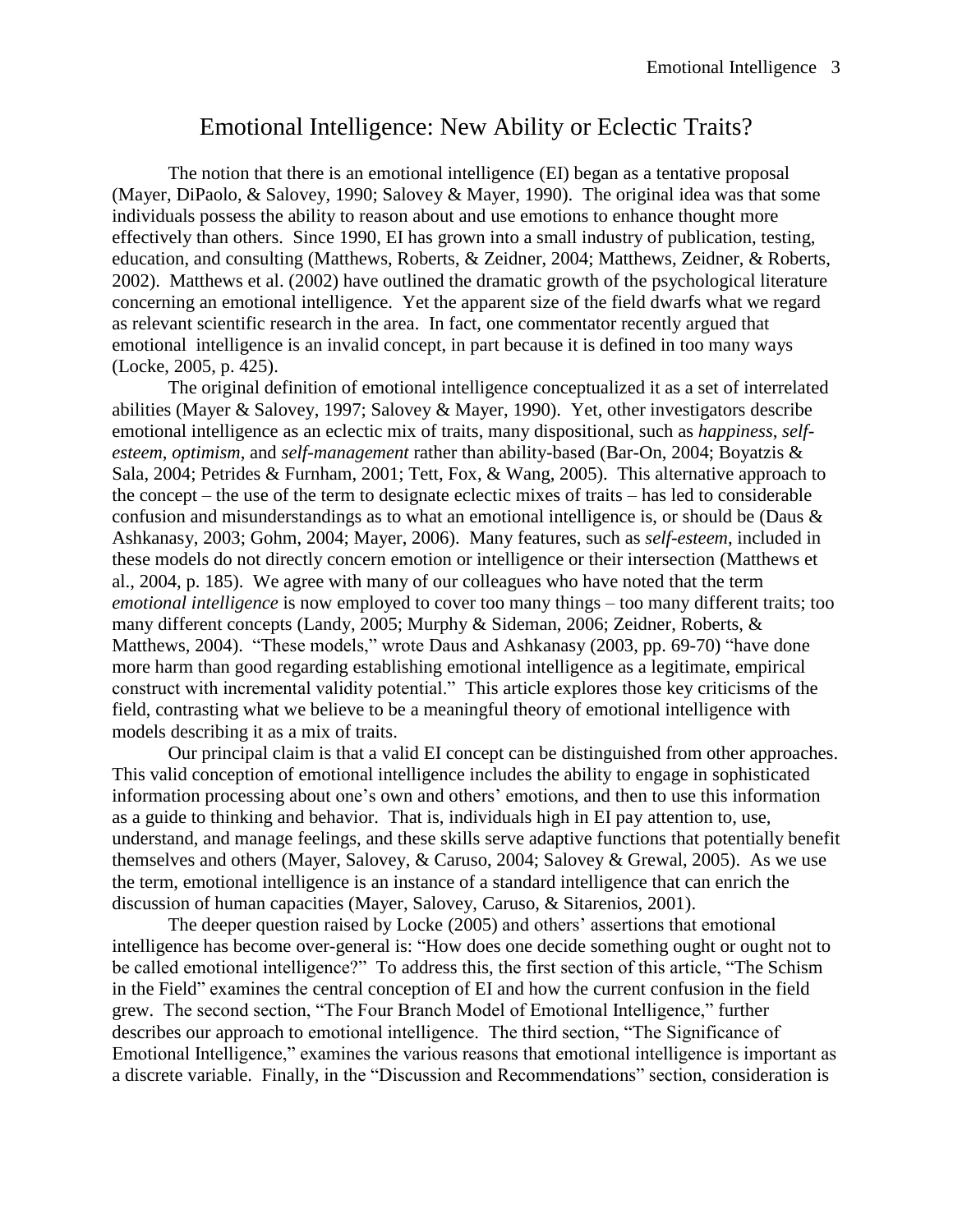given to how the term emotional intelligence has come to be so misused and the steps that can be taken to improve terminology and research in the area.

#### THE SCHISM IN THE FIELD

#### Initial Ideas

Our initial view of emotional intelligence was that it consists of a group of related mental abilities. For example, we first defined EI as a "the ability to monitor one's own and others' feelings and emotions, to discriminate among them and to use this information to guide one's thinking and actions" (Salovey & Mayer, 1990, p. 189). An empirical companion piece operationalized aspects of EI as an ability: participants examined a set of colors, faces, and designs, and, for each, had to identify its emotional content (Mayer et al., 1990). In a subsequent editorial in the journal *Intelligence*, we discussed the difference between traits such as *extraversion*, *self-confidence* and EI, noting:

…Although a trait such as extraversion may depend on social skill, or result in it, [it] is a…preference rather than an ability. Knowing what another person feels, in contrast, is a mental ability. Such knowledge may stem from *g,* or be somewhat independent of it. The way in which we have defined emotional intelligence – as involving a series of mental abilities – qualifies it as a form of intelligence (Mayer & Salovey, 1993, p. 435).

Although we were clear about our ability conception, we acknowledge that our earliest model was, in some of its specifics, overly broad. That model, for example, included *flexible planning* and *creative thinking* as two skills involved in utilizing emotions (Salovey & Mayer, 1990, p. 190). Subsequent interpreters of our work, however, were instrumental to (what we regard as) unmooring the concept from its key terms. Those interpreters appear to have confused what we thought of as *expressions* of emotional intelligence, with the ability itself. For example, we suggested that the emotionally intelligent person might be "a pleasure to be around," and that those lacking in EI might be prone to depression (Salovey & Mayer, 1990, p. 201) Elsewhere in those early writings, we noted EI might be related to *openness* (Mayer & Salovey, 1993, p. 438).

External Factors

A journalistic rendering of emotional intelligence created and also complicated the popular understanding of it. Goleman's (1995) best-selling book, *Emotional Intelligence,* began with the early version of our EI model but mixed in many other personality traits including *persistence*, *zeal*, *self-control*, *character as a whole*, and other positive attributes. The book received extensive coverage in the press, including a cover story in *Time* magazine (Gibbs, 1995, October 2). Because the book included, in part, the theory we developed, some investigators wrongly believed that we endorsed this complex and, at times, haphazard composite of attributes as an interpretation of emotional intelligence.

The journalistic version became the public face of EI, and attracted further attention, in part, perhaps, owing to its extraordinary claims. Goleman (1995, p. 34) wrote of EI's importance that "…what data exist, suggest it can be as powerful, and at times more powerful, than IQ." A few years later, Goleman remarked (1998a, p. 94) that "nearly 90% of the difference" between star performers at work and average ones was due to EI. Although these ideas appeared in trade books and articles, they were widely disseminated and influenced scientific articles as well. For example, one refereed journal article noted that "EI accounts for over 85% of outstanding performance in top leaders" and "EI – not IQ – predicts top performance" (Watkin, 2000, p. 89).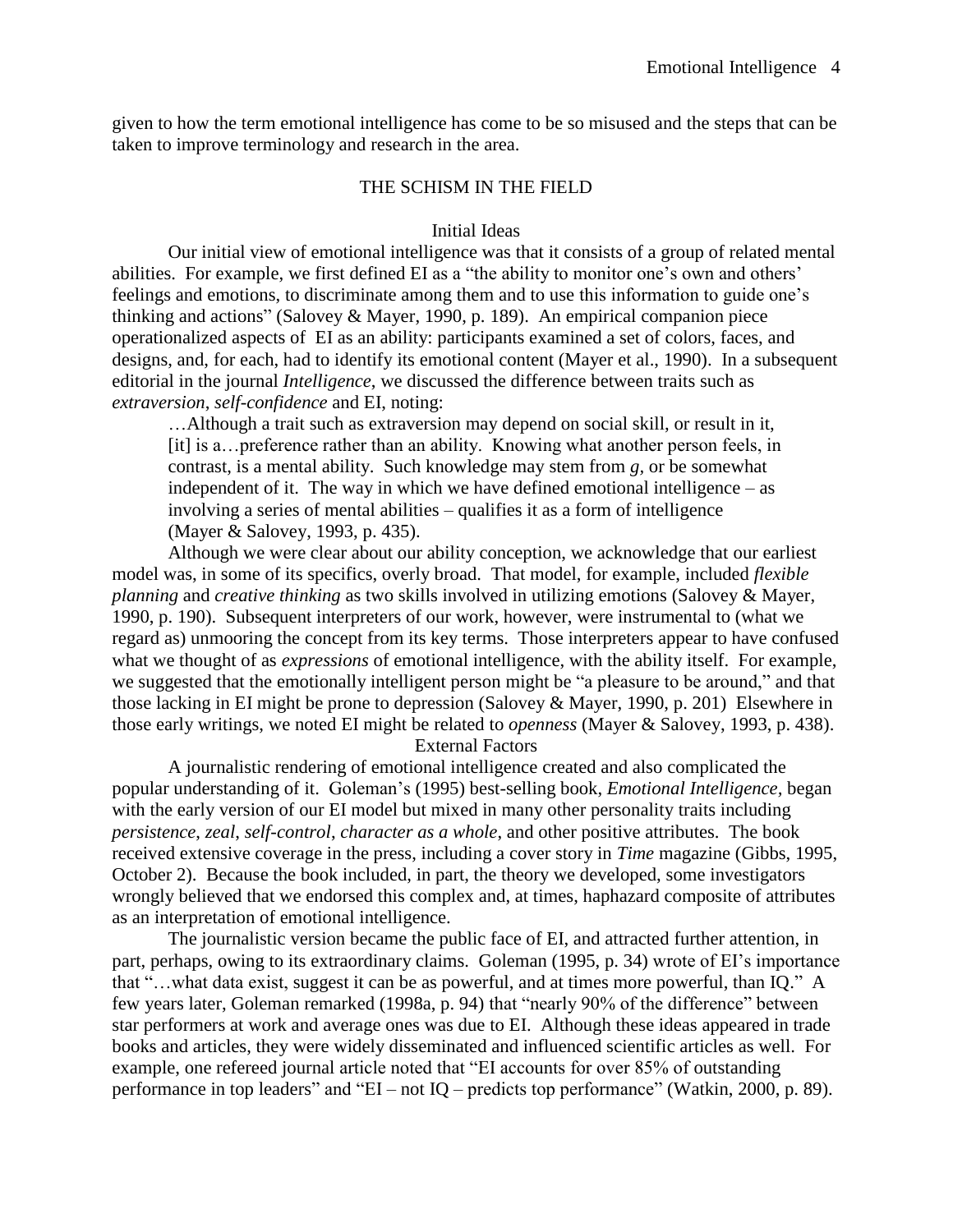Our own work never made such claims, and we actively critiqued them (Mayer, 1999; Mayer & Cobb, 2000; Mayer & Salovey, 1997; Mayer, Salovey, & Caruso, 2000). More recently, Goleman wrote that others who believed that EI predicts huge proportions of success had misunderstood his 1995 book (Goleman, 2005, p. xiii).

# The Advent of Mixed Models

With EI defined in the public mind as a variety of positive attributes, further approaches continued to expand the concept. One defined EI quite broadly as, "an array of noncognitive capabilities, competencies, and skills that influence one's ability to succeed in coping with environmental demands and pressures" (Bar-On, 1997, p. 14). Although the model included emotion-related qualities such as *emotional self-awareness* and *empathy*, into the mix were added many additional qualities including *reality testing, assertiveness*, *self-regard,* and *selfactualization.* It was this mixing in of related and unrelated attributes that led us to call these *mixed models* of EI (Mayer, Salovey, & Caruso, 2000). A second mixed model of EI included such qualities as *trustworthiness*, *adaptability*, *innovation, communication,* and *team capabilities* as emotional competencies (Goleman, 1998b). The additions of this model led to the characterization of such an approach as "preposterously all-encompassing" (Locke, 2005, p. 428).

Still another research team defined a *trait* EI as referring to:

…a constellation of *behavioral dispositions* and *self-perceptions* concerning one's ability to recognize, process, and utilize emotion-laden information. It encompasses…empathy, impulsivity, and assertiveness as well as elements of social intelligence...and personal intelligence... (Petrides & Furnham, 2003, p. 278)

At this point, the pattern is clear: A large number of personality traits are amassed, mixed in with a few socio-emotional abilities, and the model is called one of emotional intelligence or trait emotional intelligence. (The "trait" designation is particularly confusing, as *trait* is typically defined as a distinguishing quality, or an inherited characteristic, and could apply to any EI model). Generally speaking, these models include little or no discussion of why certain traits are included and others are not, or why, for that matter, certain emotional abilities are included and others are not, except for an occasional mention that the attributes are chosen because they are most likely to predict success (e.g., Bar-On, 1997).

Such approaches are disappointing from a theoretical and construct validity standpoint, and they are scientifically challenging in that, with so many independent qualities, it is hard to identify a global theme to these lists of attributes. There is, however, an alternative to such a state of (what we see as) disorganization. We believe that our four-branch model of emotional intelligence, for example, provides one conceptually coherent approach (Mayer & Salovey, 1997). It is to this model that we turn next.

# THE FOUR-BRANCH MODEL OF EMOTIONAL INTELLIGENCE

# General Introduction to Emotional Intelligence *Intelligence Considered*

It is possible to develop a coherent approach to the concept of emotional intelligence. In order to describe an emotional intelligence, we need first to define intelligence. Debates have raged from the beginning of intelligence theorizing and testing regarding the nature of intelligence, and also, how many intelligences exist (Neisser et al., 1996). However, even the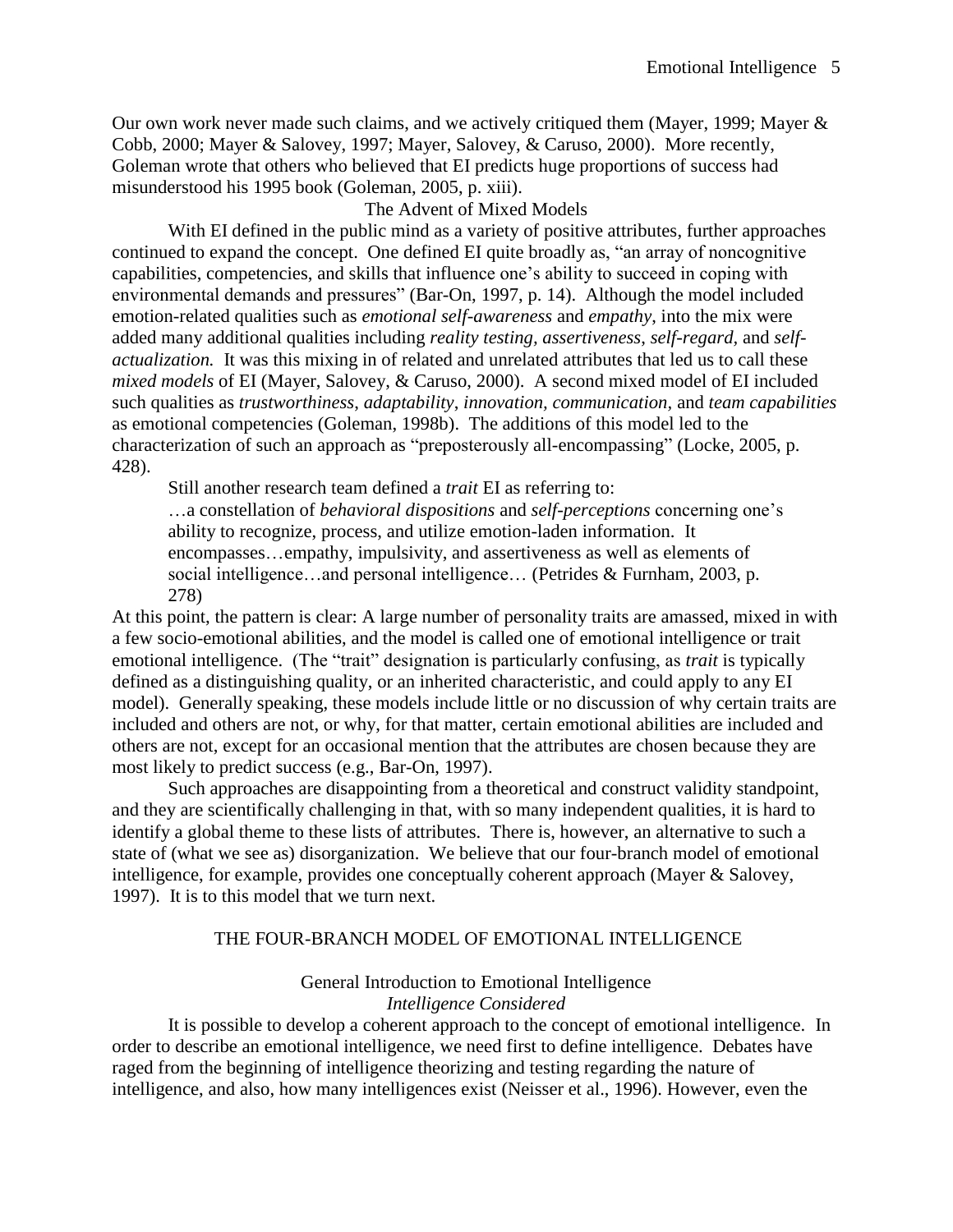fiercest of 'g' theorists, those proposing that intelligence is best described as consisting of a single, general mental ability factor, allow for the existence of more specific ability factors (e.g., Carroll, 1993).

Intelligences can be divided up in different ways, for example, according to whether they address crystallized (memory-dependent) or fluid (process-dependent) abilities, or, alternatively, according to the type of information that is their focus. The approach that divides intelligences into information areas, for example, yields a verbal-propositional intelligence that deals with words and logic, and a spatial intelligence that deals with arranging and rotating objects in space, among others. Analogously, an emotional intelligence would address (a) the capacity to reason with and about emotions, and/or (b) the contribution of the emotions system to enhance intelligence.

One longstanding grouping of intelligences divides them into verbal/propositional and perceptual organizational areas (e.g., Kaufman, 2000). For decades, researchers have searched for an elusive third intelligence, believing that these two core intelligences were insufficient to describe individual differences in mental abilities by themselves (Walker & Foley, 1973; Wechsler, 1943). In 1920, Thorndike (1920, p. 228) suggested the existence of a social intelligence, which involved "the ability to understand and manage men and women, boys and girls – to act wisely in human relations" (see also, Bureau of Personnel Administration, 1930; Thorndike & Stein, 1937). Social intelligence began to be investigated, although it had vocal critics – whose criticisms may have impeded the field's growth (Cronbach, 1960).

None of the proposed earlier intelligences, however, explicitly concerned an emotional intelligence – reasoning validly about emotions and then using emotions in the reasoning process. By the early 1980's, there was a greater openness to the idea of specific (or multiple) intelligences (Gardner, 1983; Guilford, 1959; Sternberg, 1985), and at the same time, research in emotions was blossoming. Ekman (1973) and others had resurrected Darwin's ideas that some emotional information – for example, human facial expressions of certain emotions – are universal; others examined how events lead to cognitive appraisals that in turn generate emotions (Dyer, 1983; Roseman, 1984; Scherer, 1993; Sloman & Croucher, 1981; Smith & Ellsworth, 1985).

Perhaps the elusive intelligence that could complement the traditional dichotomy of verbal/propositional and perceptual/organizational might be one of emotional intelligence. An emotional intelligence, after all, when compared to social intelligence, arguably could have a more distinct brain locus in the limbic system and its cortical projections (Damasio, 1994; LeDoux, 2000; MacLean, 1973; TenHouten, Hoppe, Bogen, & Walter, 1985). An initial theory of emotional intelligence developed these ideas, along with a first demonstration study to indicate how aspects of it might be measured (Mayer et al., 1990; Salovey & Mayer, 1990).

*Emotions as Signals*

To describe convincingly what it means to reason with emotions, however, one must understand their informational content. Initially, some people express surprise that emotions convey information at all. Emotions often are viewed as irrational, will o' the wisp states – even pathological in their arbitrariness (Young, 1943). Although this does describe the operation of emotion at times, it is far from a complete picture of a normal, functioning emotion system.

The meanings of specific emotion terms have been understood by philosophers for hundreds of years (Solomon, 2000) and have been refined by psychologists (Clore, Ortony, & Foss, 1987; Frijda, 1988; Ortony, Clore, & Collins, 1988; Roseman, 1984; Smith & Ellsworth, 1985). For example, happiness includes a signal of wanting to join with others; sadness is a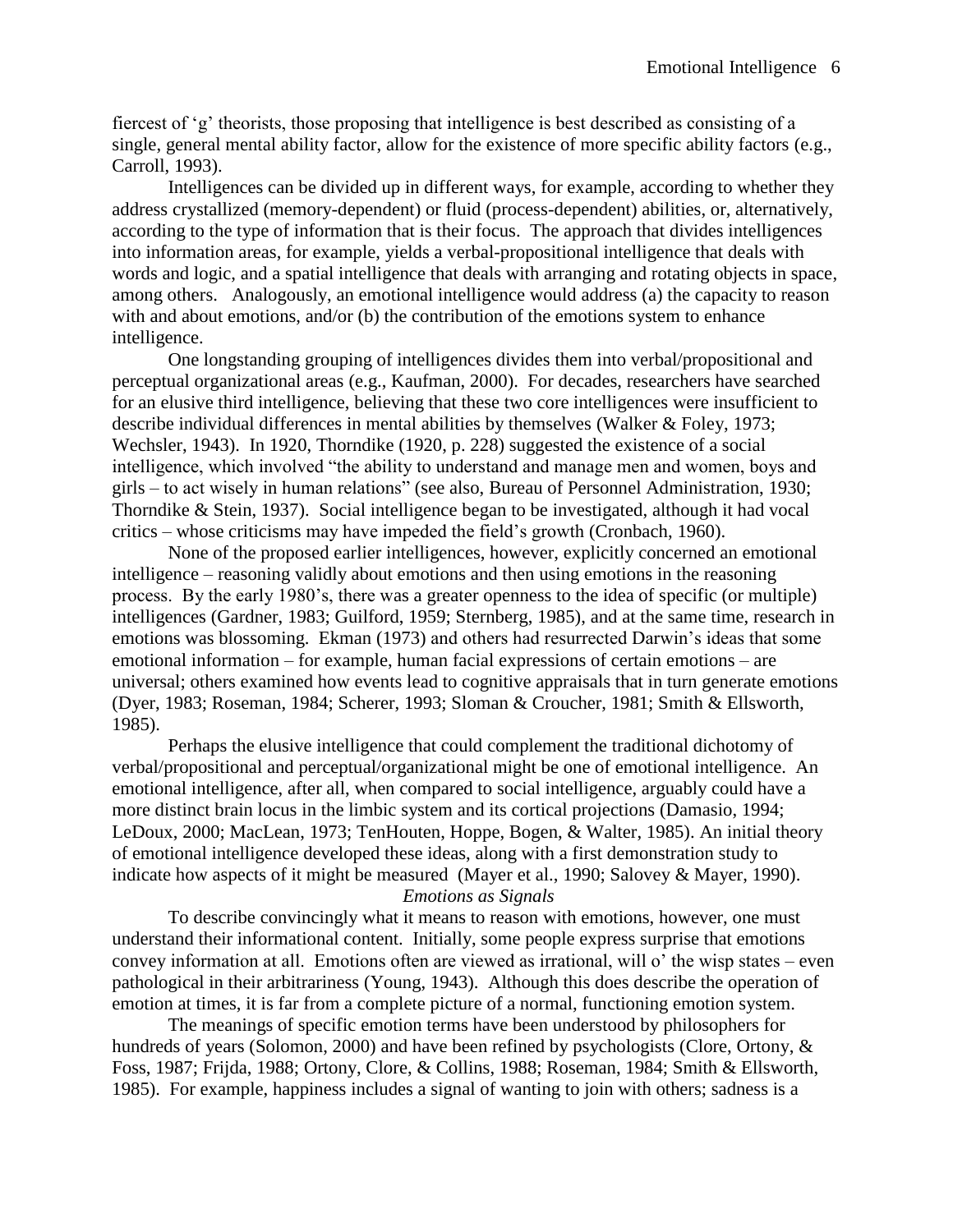signal of loss, and of wanting comfort (or to be alone). Until recently, however, the significance of these terms was not always recognized. William James, for example, wrote that he would rather "…read verbal descriptions of the shapes of the rocks on my New Hampshire farm…" than a catalogue of emotional meanings (James, 1892/1920, p. 375).

Such viewpoints began to change as the emotion system became viewed increasingly as an evolved signaling system (Darwin, 1872/1998; Ekman, 1973). To be sure, some differences exist in expressing and reading emotions across cultures (Ekman, 1973; Elfenbein & Ambady, 2002a; Mesquita, 2001). At the same time, there is compelling evidence that many emotion meanings are in large part universal – and play a key role in helping people to understand their own and others' actions (e.g., Dyer, 1983; Ekman, 1973).

By the 1990's, the significance of emotions and their meanings were better appreciated and were increasingly studied empirically. The functional role of emotions as communication signals became widely accepted, although further issues remain to be explored such as the meanings of affective dimensions and how social influences may modify emotional expression (Averill, 1992; Barrett & Russell, 1999). Prominent undergraduate textbooks on emotion and research handbooks appeared (e.g., Carlson & Hatfield, 1992; Lazarus, 1991; Lewis & Haviland-Jones, 2000; Oatley & Jenkins, 1996; Strongman, 1996). Curricula designed expressly to teach emotional knowledge and literacy in the schools also have been developed (Brackett et al., 2007; Maurer & Brackett, 2004; Wilson, 2007).

#### Emotional Intelligence and the Four-Branch Model

Emotional abilities can be thought of as falling along a continuum from those that are relatively lower-level, in the sense of carrying out fundamental, discrete psychological functions, to those that are more developmentally complex and operate in the service of personal selfmanagement and goals. Crucial among lower-level, fundamental skills is the capacity to perceive emotions accurately. Higher-level skills include, for example, the capacity to manage emotions properly. These skills can be arranged in a rough hierarchy of four branches (these branches refer to a tree-like diagram; Mayer & Salovey, 1997). These include the abilities to (a) perceive emotions in oneself and others accurately, (b) use emotions to facilitate thinking, (c) understand emotions, emotional language, and the signals conveyed by emotions, and (d) manage emotions so as to attain specific goals (Mayer & Salovey, 1997). These four branches are illustrated in Figure 1.

As an example, imagine a situation in which a young man visits a friend in the hospital who has been in a car accident. The first area of emotional intelligence involves perceiving emotions. As the young man surveys the hospital room, the visiting relatives, and his unconscious friend, he may wonder, "What is each family member feeling?" Perhaps he perceives the worry and anxiety in their faces. Feelings are complex; also emerging from within him may be fear of his own mortality, and a guilty relief – with a surge in energy – in response to being spared the accident himself and remaining unharmed.

 The anxiety experienced by those around the young man redirects his attention from his own concerns to a focus on the well-being of his friend. Using energy from the fear and relief, he may feel motivated to talk with family members and find out how they are. This is an example of using emotion to facilitate thought.

To understand the emotions of the situation involves asking, "What sorts of feelings emerge from such a situation?" and "How can these feelings be expected to change over time?" The accident is unexpected and severe, so the family's shock is palpable. The young man may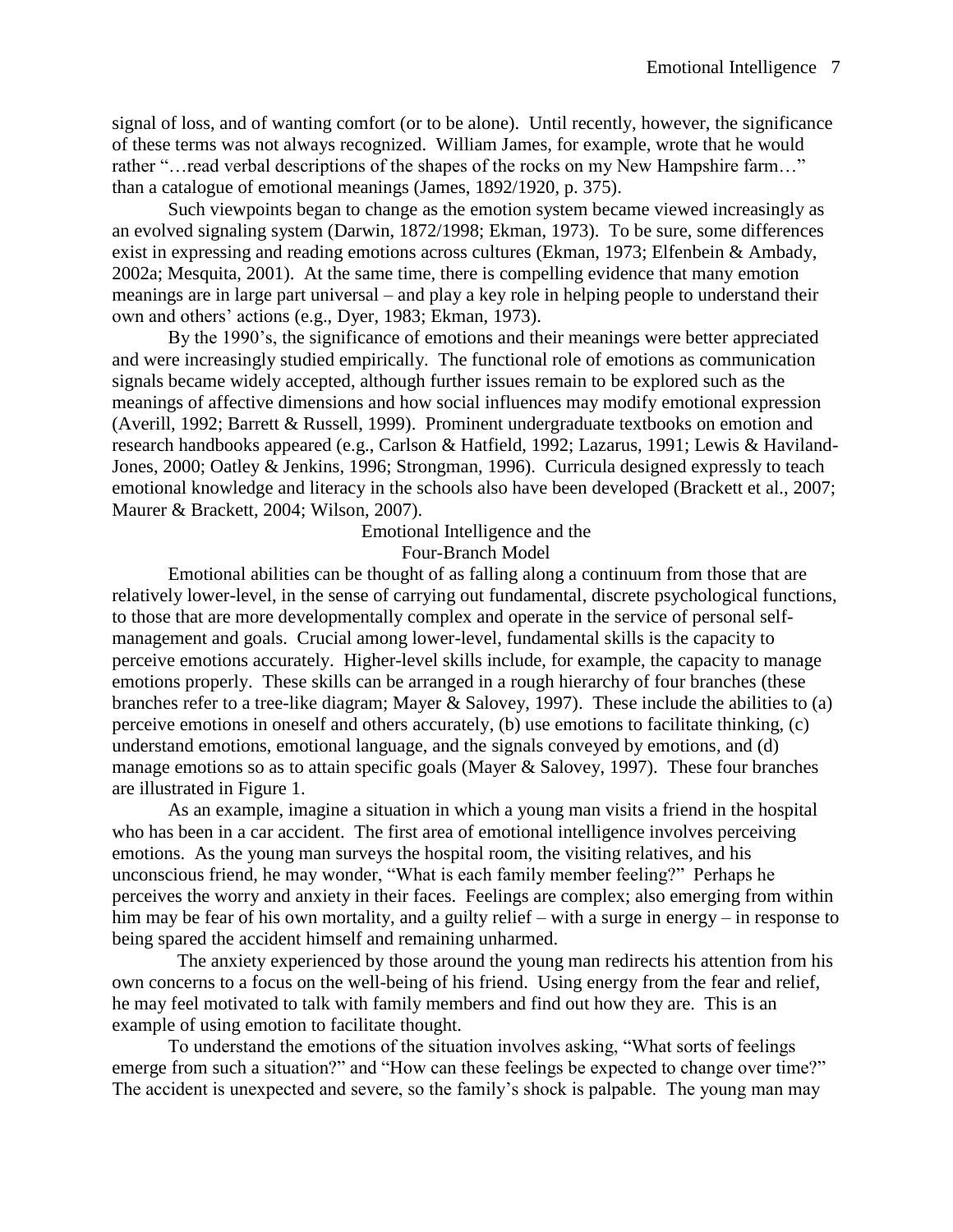reason that one feature of such shock is its emergence from a rapid combination of surprise, sadness, and other mostly negative emotions (Goodrum, 2005).

Knowing this, and understanding the feelings, one possible course would be to engage in emotion management. After regulating his own emotions, perhaps by observing them, and thereby psychologically distancing himself from them, the young person may inquire of the parents how they came to learn of the accident and how they are holding up, what their days are like, and how he can be of assistance. Listening creates a caring environment while helping to clarify the disturbing, ongoing events.



Figure 1. The Four-Branch Model of emotional intelligence (after Mayer & Salovey, 1997). Each branch describes a set of skills that make up overall emotional intelligence. Each branch has its own developmental trajectory, proceeding from relatively easy skills to more sophisticated ones. For example, Perceiving Emotions typically begins with the ability to perceive basic emotions in faces and voice tones, and may progress to the accurate perception of emotional blends, and the detection of emotional micro-expressions in the face.

# Measuring Emotional Intelligence *Ability Measures of Emotional Intelligence*

Individual differences exist in each of these four processes. For example, some people are more accurate in initially perceiving how each individual in this story might be feeling, recognizing their feelings from faces and postures. Such individual differences can be measured. Each ability area of our four-branch model of EI can be operationalized formally as a set of tobe-solved problems, and test-taker's responses can be checked against a criterion of correctness. There are a number of ability-based scales of emotional perception (Archer, Costanzo, & Akert, 2001; Matsumoto, LeRoux, & Wilson-Cohn, 2000), emotional identification and understanding (Geher, Warner, & Brown, 2001), and of emotional integrative complexity (Lane, Quinlan, Schwartz, Walker, & Zeitlin, 1990).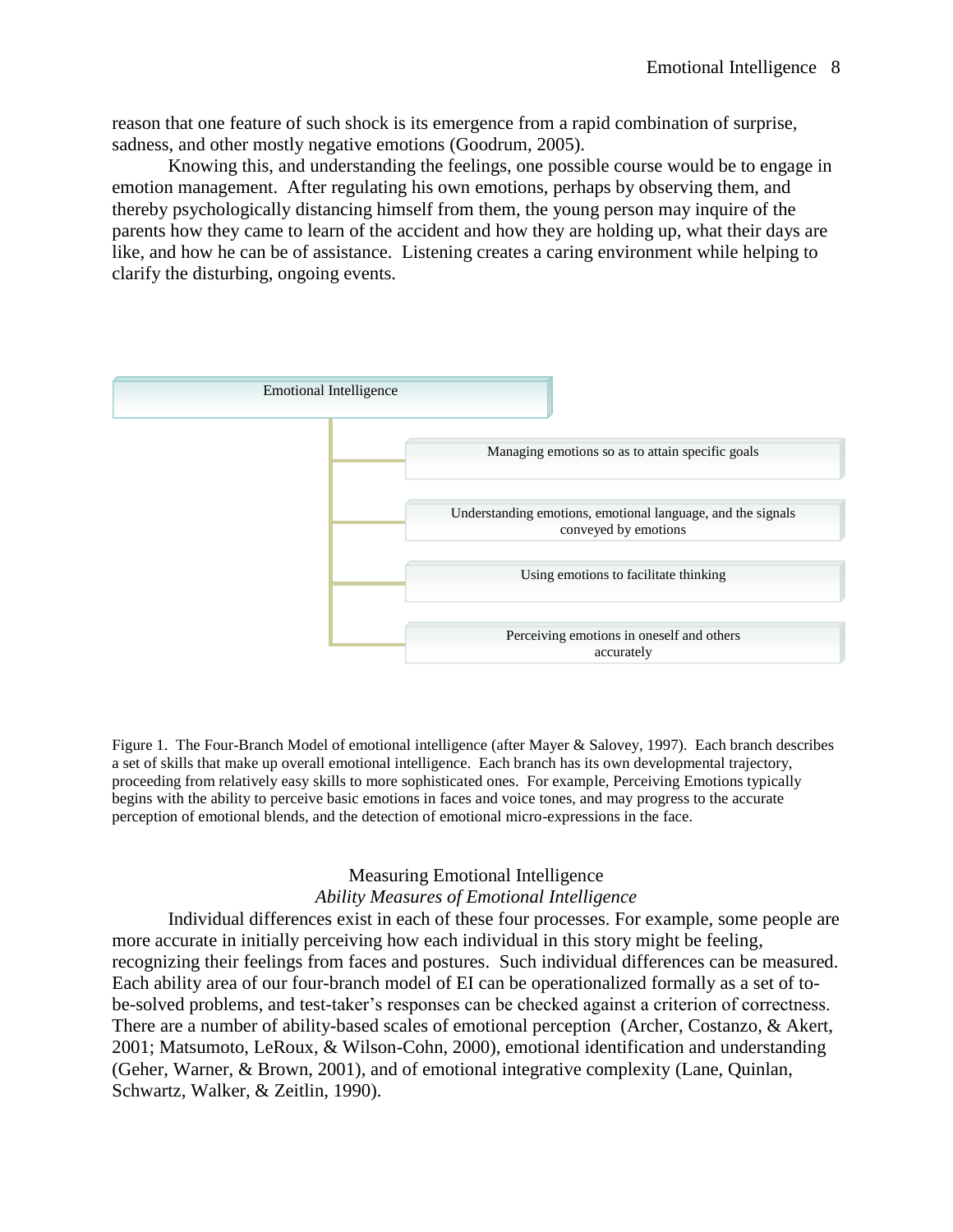One measure that spans these areas is the Mayer-Salovey-Caruso Emotional Intelligence Test (MSCEIT). It consists of eight tasks, two for each of the four branches of our EI model (Mayer, Caruso, & Salovey, 1999; Mayer, Salovey, & Caruso, 2002; Mayer, Salovey, Caruso, & Sitarenios, 2003). For example, "Perceiving Emotions" is assessed by asking participants to identify emotions in pictures of faces, in one task, and in photographs and artwork, in another. As another example, one of the "Understanding Emotions" tasks employs items such as the following to gauge the capacity to reason with emotions:

What feeling, when intensified and coupled with a sense of injustice, is most likely to lead a person to experience anger?

- a. frustration
- b. guilt
- c. melancholy
- d. fatigue

Responses on the MSCEIT are scored with respect to their degree of correctness, as determined by their correspondence with the answers provided by a group of emotions experts (i.e., emotion researchers) or a normative sample of the general population. The best answer to the sample question above is: "a. frustration," because, intensified, it leads to anger. This approach to scoring is somewhat similar to that used for certain subtests of classic intelligence tests such as Comprehension on the *Wechsler Adult Intelligence Scale* (Matarazzo, 1972; Wechsler, 1997). Criticisms of this scoring procedure also have been raised and explored, and will be discussed in the next section.

#### *Theory of the Measurement of Emotional Intelligence*

There are two powerful theoretical reasons why *only* such a clearly focused, ability-based approach can best measure emotional intelligence. First, intelligences most generally are defined as mental abilities, and measuring mental abilities involves asking test-takers relevant questions and then evaluating their answers against a criterion of correctness (e.g., Carroll, 1993). The MSCEIT expert scoring system identified correct answers by using the pooled responses of 21 emotions researchers (Mayer et al., 2003).

In addition, according to the *Standards of Educational and Psychological Testing*, validity evidence is partly based on response processes. That is, "Theoretical…analyses of the response processes of test takers can provide evidence concerning the fit between the construct and the detailed nature of performance or response…." (Joint Committee on Standards, 1999, p. 12; see also Ployhart, 2006). Requiring test-takers to meet a criterion of correctness provides an excellent fit to the emotional intelligence concept. Incisive criticism in the area has promoted the progression from an early reliance on the consensus of test-takers as a criterion to the use of emotions experts (e.g., Roberts, Zeidner, & Matthews, 2001). The two approaches to scoring – expert and general consensus – correlate highly with each other (Mayer et al., 2003). However, there is further room for refinement of such criteria, including the development of a veridical scoring system for many emotional intelligence test items.

Mixed models of emotional intelligence, recall, are those that mix in many attributes such as self-esteem and optimism, into the ability model. These approaches typically measure EI through self-judgments, using items of the form, "I understand my emotions well" (True/False). Such items draw information that is filtered through the self-concept of the test-taker. Testtakers, however, may or may not be able to understand the question, may or may not have received accurate feedback regarding the accuracy of their emotional perceptions before, and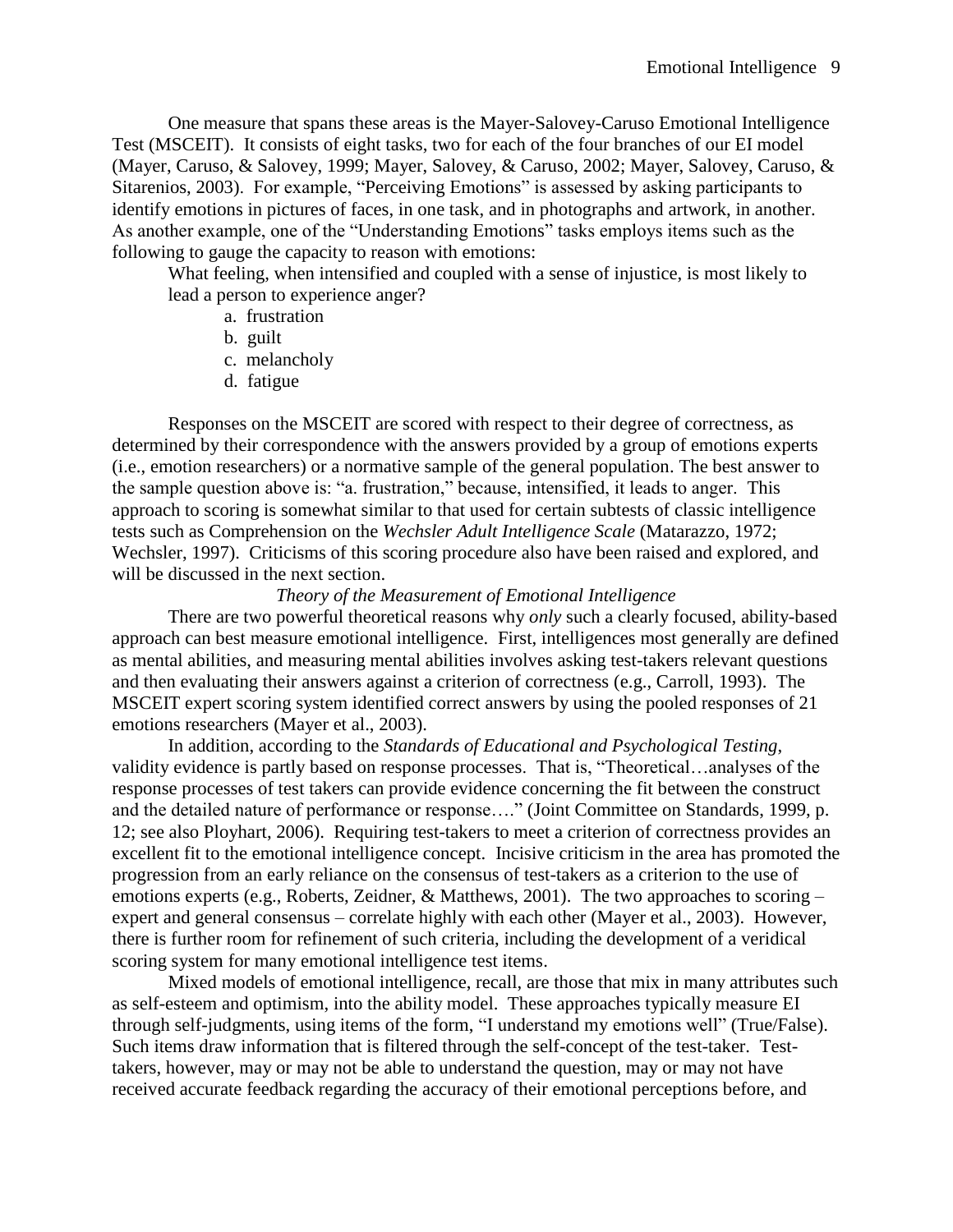may, in their self-evaluations, be influenced by mood and tendencies toward selfaggrandizement. In direct tests, self-judgment-based response processes are not highly correlated with measured abilities of perceiving, using, understanding, and/or managing emotions (Brackett, Rivers, Shiffman, Lerner, & Salovey, 2006).

In addition, because mixed model tests often include EI-irrelevant variables such as *need for achievement* and *self-esteem,* they assess the wrong concepts. Including other variables increases the degree of *construct-irrelevant variance,* which, as it rises, progressively invalidates a test (Joint Committee on Standards, 1999). For example, test makers who add commonlystudied personality traits (e.g., *assertiveness, optimism*) to their scales end up measuring classically-defined personality traits rather than emotional intelligence. Naming such a test "emotional intelligence" does not clarify this situation.

A test that focuses specifically on constructs relevant to EI, and evaluates responses as to their correctness possesses good evidence for its validity. *A priori*, it stands a much greater likelihood to measure the concept successfully. This is a strictly conceptual issue. Nonetheless, there is substantial empirical evidence, as well, that ability tests such as the MSCEIT measure emotional intelligence rather than other constructs, whereas other scales possess considerable construct-irrelevant variance – most specifically, an overlap with personality traits such as Neuroticism, Extraversion, and Conscientiousness (Brackett & Mayer, 2003; Newsome, Day, & Catano, 2000).

# *Key Findings Concerning Emotional Intelligence and Other Psychological Traits*

If, as we claim, EI involves a unique source of variation that reflects a new intelligence, then it should exhibit some overlap with other intelligence scales. Studies indicate that EI, measured by the MSCEIT and its precursor test the MEIS, correlates about  $r = .35$  or so with verbal intelligence, and lower with perceptual-organizational IQ (Ciarrochi, Chan, & Caputi, 2000; Mayer et al., 1999). Most of the overlap with verbal intelligence is accounted for by the third branch of the MSCEIT, Understanding Emotions.

EI also should be relatively independent of more traditional personality scales. To test this, scales of EI can be correlated with the Big Five personality traits. The Big Five traits are Extraversion-Introversion, Neuroticism-Stability, Openness-Closedness, Agreeableness-Disagreeableness, and Conscientiousness-Carelessness. Each of the Big Five traits can be divided into more specific traits. For example, one approach to the Big Five divides Extraversion-Introversion into such facets as gregariousness, assertiveness, and warmth (Costa  $\&$ McCrae, 1992). The Big Five represents a good starting point for frequently studied personality dimensions, although some traits arguably are not measured by the Big Five (e.g., educateduneducated, diplomatic-humorous, religious-unreligious; Saucier & Goldberg, 1998).

EI, defined here as an ability, should have minimal correlations with Big Five traits such as Extraversion or Neuroticism: whether people are sociable or emotional, they can be smart about emotions. We did predict that EI would have a modest relation to Openness, as Openness often correlates with intelligences (Mayer & Salovey, 1993). Some representative correlations between the MSCEIT and the Big Five are shown in the first row of Table 1; the scale correlated *r* = .25 with Openness, and *r* = .28 with Agreeableness, a trait which includes empathic and interpersonally sensitive content, and had lower correlations with the rest (Brackett  $\&$  Mayer, 2003).

In contrast, mixed-model self-judgment scales labeled "emotional intelligence" appear to measure many variables that are relevant to motivations, social skills, and other areas of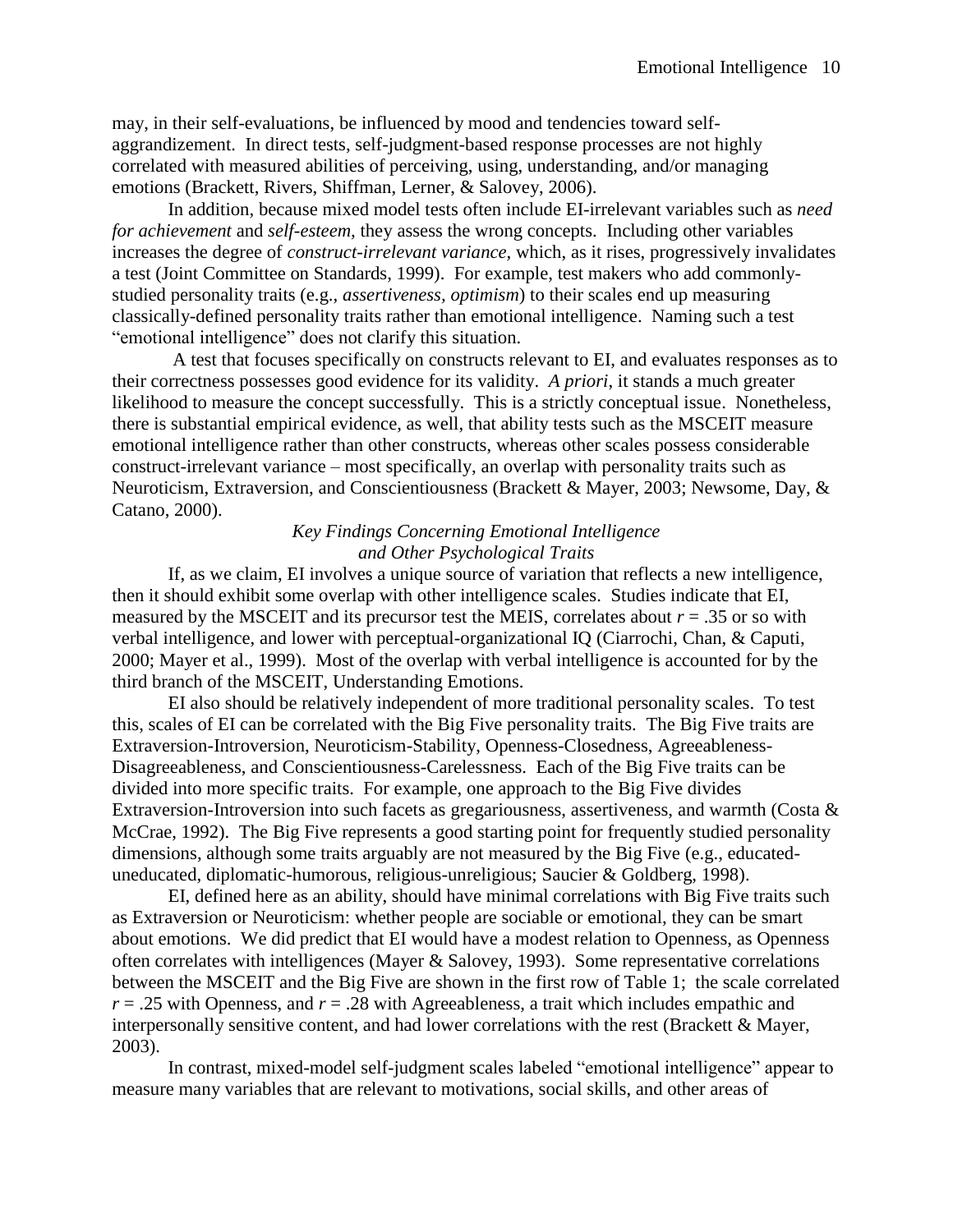personality but not necessarily to an emotional intelligence (Brackett & Mayer, 2003). Although variables such as *optimism*, *self-control*, and the like each have specific and uniquely important variance, as one measures many such traits together, they begin to reflect broader, more general traits of the sort found on the Big Five.

The relations of several mixed-model scales to the NEO-PI-R (Costa & McCrae, 1992), a measure of the Big Five personality traits, are illustrated in the next rows of Table 1. Notably, mixed model EI scales correlate  $r = -0.57$  and  $-0.70$  with Neuroticism in two instances, and  $r = 0.47$ and .65 with Extraversion in two others; their relations are somewhat lower to Openness or even Agreeableness. The overlap between mixed-model measures of EI and the NEO-PI-R becomes more striking when it is put into context. Consider a test explicitly designed to be parallel to the NEO-PI-R – the *Big Five Inventory* (Gosling, Rentfrow, & Swann, 2003). The Big Five Inventory's correlations with the NEO-PI-R (Table 1, bottom row) are no higher than many of the correlations exhibited by the mixed model EI scales. That is, the mixed model EI scales overlap with the Big Five, sometimes as much as scales explicitly designed to measure the Big Five overlap with each other. The mixed-model scales drop off in prediction for traits such as Openness and Agreeableness, which arguably are most likely to be related to EI. Overall, the MSCEIT shows the greatest independence from the Big Five. The mixed-model scales' high overlap, and their pattern of overlap, with the Big Five indicates that for such mixed-model measures, construct-irrelevant variance predominates**.** 

|                                                                                                                                                                                                                                                                                                                            | The Big Five                                         |                                   |                 |                    |                        |
|----------------------------------------------------------------------------------------------------------------------------------------------------------------------------------------------------------------------------------------------------------------------------------------------------------------------------|------------------------------------------------------|-----------------------------------|-----------------|--------------------|------------------------|
|                                                                                                                                                                                                                                                                                                                            | Neuroticism                                          | Extra-<br>version                 | <b>Openness</b> | Agreeable-<br>ness | Conscien-<br>tiousness |
|                                                                                                                                                                                                                                                                                                                            | <i>Emotional Intelligence (as Ability)</i>           |                                   |                 |                    |                        |
| Mayer-Salovey-Caruso Emotional<br>Intelligence Test: Total EI <sup>a</sup>                                                                                                                                                                                                                                                 | $-.08**$                                             | $.11*$                            | $.25***$        | $.28***$           | .03                    |
|                                                                                                                                                                                                                                                                                                                            |                                                      | Mixed Model, Self-Judgment Scales |                 |                    |                        |
| Self-Report Emotional Intelligence<br>Test: Overall EI <sup>a</sup>                                                                                                                                                                                                                                                        | $-.19**$                                             | $.32***$                          | .43***          | .09                | $.25***$               |
| <b>Emotional Competence Inventory:</b><br>Self-Awareness Clusterb                                                                                                                                                                                                                                                          | $-.07$                                               | $.47**$                           | $.28**$         | .00                | $.30**$                |
| <b>Bar-On Emotional Quotient</b><br>Inventory: Overall EQ <sup>a</sup>                                                                                                                                                                                                                                                     | $-.57***$                                            | $.37***$                          | $.16*$          | $.27***$           | .48***                 |
| <b>Trait Emotional Intelligence</b><br>Questionnaire (TEIQue): Overall<br>EI <sup>c</sup>                                                                                                                                                                                                                                  | $-.70***$                                            | $.65**$                           | $.44**$         | $-.04$             | $.34**$                |
|                                                                                                                                                                                                                                                                                                                            | Big Five Subscales With Each Other (as a Comparison) |                                   |                 |                    |                        |
| Big Five Inventory <sup>d</sup> Extraversion<br>with extraversion; neuroticism<br>with neuroticism, etc.                                                                                                                                                                                                                   | $.66***$                                             | $.76***$                          | $.68***$        | $.66***$           | $.70***$               |
| a. Results from (Brackett & Mayer, 2003); higher correlations between the Bar-On EQ-i and the NEO-FFI have been reported<br>(Dawda & Hart, 2000, p. 807);<br>b. Correlations from (Boyatzis & Sala, 2004; Murensky, 2000); only cluster-level results are reported.<br>$Csym1min$ $fmax fmin$ $fmin fmin fmin fmin$ (2002) |                                                      |                                   |                 |                    |                        |

Table 1: Several Relevant Tests Ordered According to their Correlation with the NEO-PI-R measure of the Big Five

c. Correlations from Petrides & Furnham (2003).

d. An alternative measure of the Big Five traits correlated with the NEO-PI; results from (Gosling et al., 2003).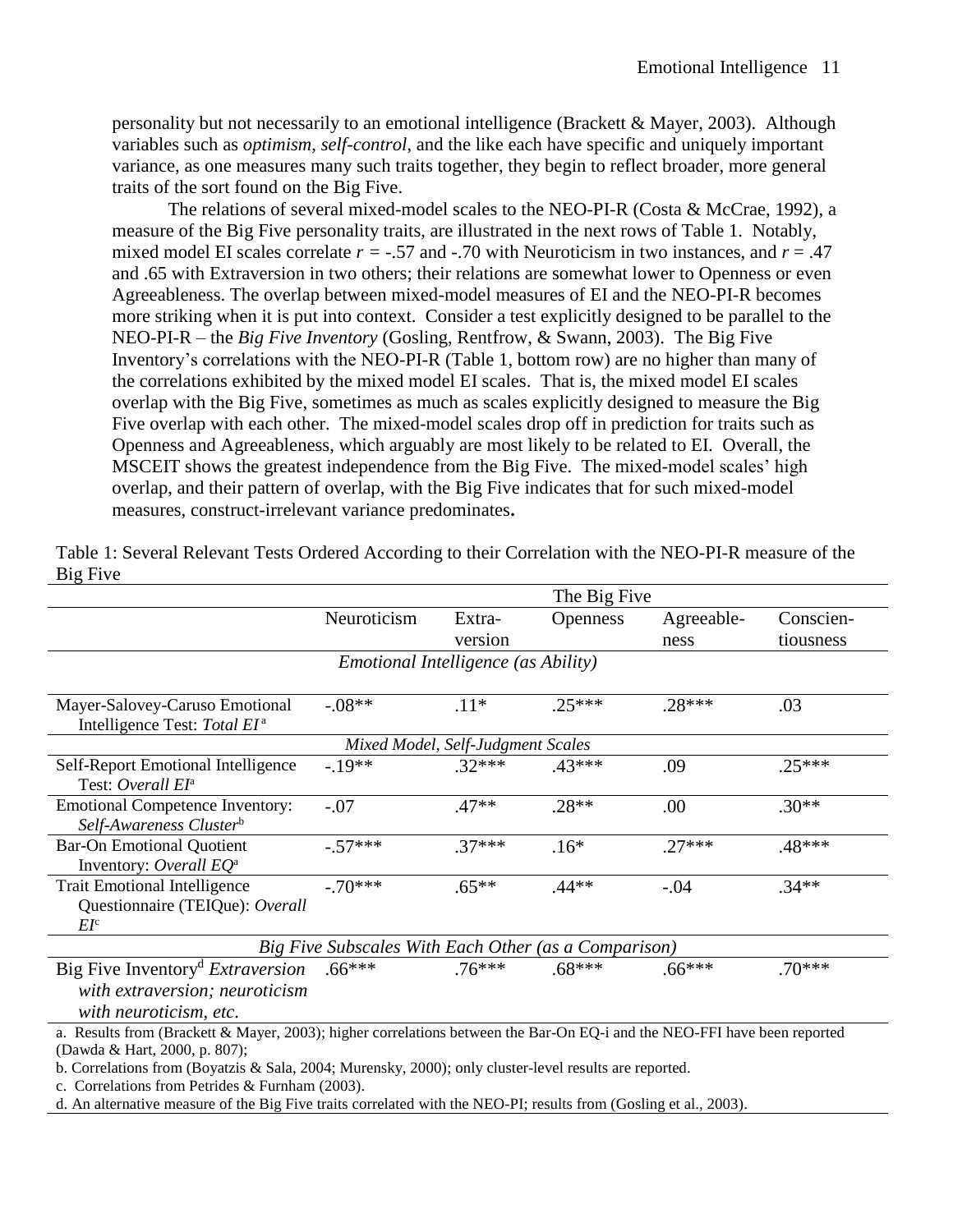A final issue concerning the mixed-model scales labeled emotional intelligence is that unmoored from any constraints of the EI terminology, they sample across the domain of psychological traits in a haphazard fashion. As a consequence, at least some among the different self-judgment mixed-model EI scales in the area correlate at lower levels with one another than they do with the Big Five (Brackett & Mayer, 2003).

Of course, tests such as the MSCEIT must meet additional psychometric standards as well: reliability, structural, convergent, and discriminant validity, among them. The split-half reliability of the overall EI score on the MSCEIT is  $r = .91$ , with reliabilities for the four branches between the high .70s to low .90s, and test-retest reliability in the high .80's (Mayer et al., 2003). Confirmatory factor analyses indicate that both a 1-factor model, indicating the presence of an overall EI, and four-factor models fit the data adequately, with other models possible (notably, a three factor model that combines Branches 1 and 2 is also plausible; Gignac, 2005; Mayer, Panter, Salovey, & Sitaraneos, 2005; Mayer et al., 2003; Palmer, Gignac, Manocha, & Stough, 2005).

One fly in the MSCEIT ointment concerns its convergent validity with other ability measures of specific EI skills. The convergence among ability measures of emotional perception such as the JACBART (Matsumoto et al., 2000), the DANVA (Nowicki & Duke, 1994) and the MSCEIT is low, with most published values falling between  $r = .00$  to .30 (Mayer, Roberts, & Barsade, 2008). On the plus side, the subscales of the MSCEIT converge with one another (with  $r$ 's = .16 to .58), despite using different response formats across branches (Mayer et al., 2003). MSCEIT scores also correlate with the ability to forecast one's future emotions (Dunn, Brackett, Ashton-James, Schneiderman, & Salovey, 2007) and with the accurate perception of emotion in music (Resnicow, Salovey, & Repp, 2004). Nonetheless, this issue is unsettling and requires further understanding (Mayer et al., 2008).

Compared to convergent validity evidence, discriminant validity evidence is promising. The very modest correlations between MSCEIT scores and traits of the Big Five (and other personality measures), as well as traditional intelligences, strongly indicate that the ability to reason about emotions (i.e., emotional intelligence) is a new construct. We earlier reported some MSCEIT-Big Five correlations; the MSCEIT total score correlates at similarly low levels, in the  $r = .20$  to  $.35$  range, with verbal intelligence and empathy (Mayer et al., 2004).

A number of observers and commentators on the field have expressed reservations about whether such tests are adequate measures of emotional intelligence, and whether they predict important outcomes (e.g., Brody, 2004; Oatley, 2004; Zeidner, Matthews, & Roberts, 2001). The recent *Annual Review of Psychology* examination of EI and its measurement covers such concerns in greater detail, and summarizes many of the central, continuing issues (Mayer et al., 2008). To date, however, we believe that ability scales provide the best benchmark for this new construct.

#### THE SIGNIFICANCE OF EMOTIONAL INTELLIGENCE

#### General Considerations of the Validity of an EI Measure

We recognize that the MSCEIT has important limitations, and yet we consider it among the better and most widely used of the valid measures available. As such, we will focus on it in this section. The measurement issues surrounding EI are elements of broader questions: Is a measure such as the MSCEIT a valid assessment of emotional intelligence? And, can a test such as the MSCEIT account for new variance in important outcomes? In the mid- $20<sup>th</sup>$  century,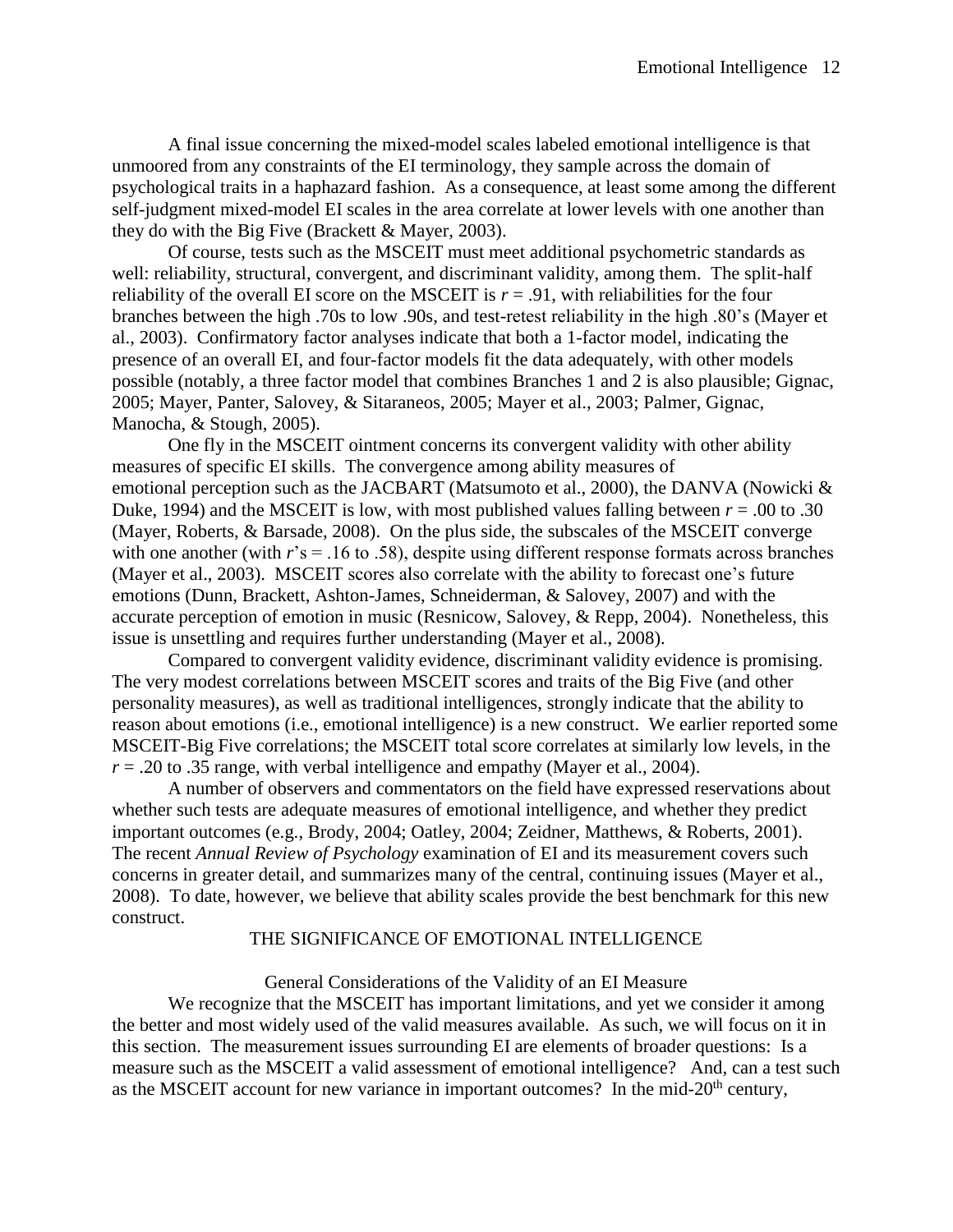psychologists believed that such questions about validity could be answered based on findings from key correlational and experimental studies of the test itself (e.g., Barley, 1962)**.** 

A more contemporary view, by contrast, considers the validity of a test a consequence of ongoing critical evaluation not only of the test itself, but also of the theoretical framework supporting it, and its embeddedness in broader conceptualizations. For example, a test's measure of a concept depends on how the test author(s) define the concept, and that definition will be reliant, in turn, on other hypotheses and definitions, sometimes referred to as auxiliary theories. As summarized by Smith:

…In part for this reason, no theory is ever fully proved or disproved. At any given time, evidence tends to favor some theories or research programs, over others (Smith, 2005, pp. 397-398)**.**

Thus far, the measurement evidence tends to favor the ability-based EI approach described here when compared to other research alternatives (such as dismissing EI or using mixed models). Valid approaches to EI can be divided into two central areas: specific-ability approaches, such as the study of accurate emotional perception, and integrative models of EI, one example of which is the four-branch model and the MSCEIT (see Mayer et al., 2008, for other measures). Drawing on revised criteria for test validity (Joint Committee on Standards, 1999), and surveying a diverse group of measures, a recent review of EI research concluded that generally, specific and integrative models, and the tests stemming from them, exhibited good evidence for the valid measure of EI (Mayer et al., 2008). Mixed models also were reviewed but were not considered to yield adequate measures of EI.

Here, we elaborate more specifically on the validity  $-$  both general and incremental  $-$  of the MSCEIT measure and the four-branch approach, particularly as it relates to clinical and applied phenomena. Hunsley and Meyer (2003; cf. McFall, 2005) note that "The concept of incremental validity is essentially a simple and straightforward one: does a measure add to the prediction of a criterion above what can be predicted by other sources of data?" (p. 446). Secondarily, new measures can increment conceptual clarity and understanding within a field.

Journalistic accounts of EI raised such unrealistic ideas as that "90% of the difference" between star performers and other workers is attributable to "emotional intelligence factors," and that 85% of success could be attributed to EI (Goleman, 1998a, p. 94; Watkin, 2000, p. 89) – claims we have repeatedly pointed out are misleading and unsupported by research (e.g., Mayer, 1999; Mayer & Cobb, 2000; Mayer & Salovey, 1997; Mayer et al., 2000). Emotional intelligence is just one variable among many other mental abilities, cognitive styles, and socioemotional traits, and EI should predict important outcomes at levels usually found for other such psychological variables. Predictions from psychological measures to outcome variables are considered satisfactory for complex behavior in the  $r = .10$  to .20 range, good in the  $r = .20$  to .30 range, and still better when higher than  $r = .30$  (Meyer et al., 2001, p. 134). With this in mind, some of the key findings regarding EI and social relationships are shown in Table 2. We selected a small number of results we consider representative of positive findings in this area. EI and Understanding Feelings

Higher EI does appear to promote better attention to physical and mental processes relevant to clinical outcomes. For example, people higher in some emotional intelligence skills are more accurate in detecting variations in their own heartbeat – an emotion-related physiological response (Schneider, Lyons, & Williams, 2005). Higher EI individuals also are better able to recognize and reason about the emotional consequences of events. For example, higher EI individuals are more accurate in affective forecasting – that is, in predicting how they will feel at some point in the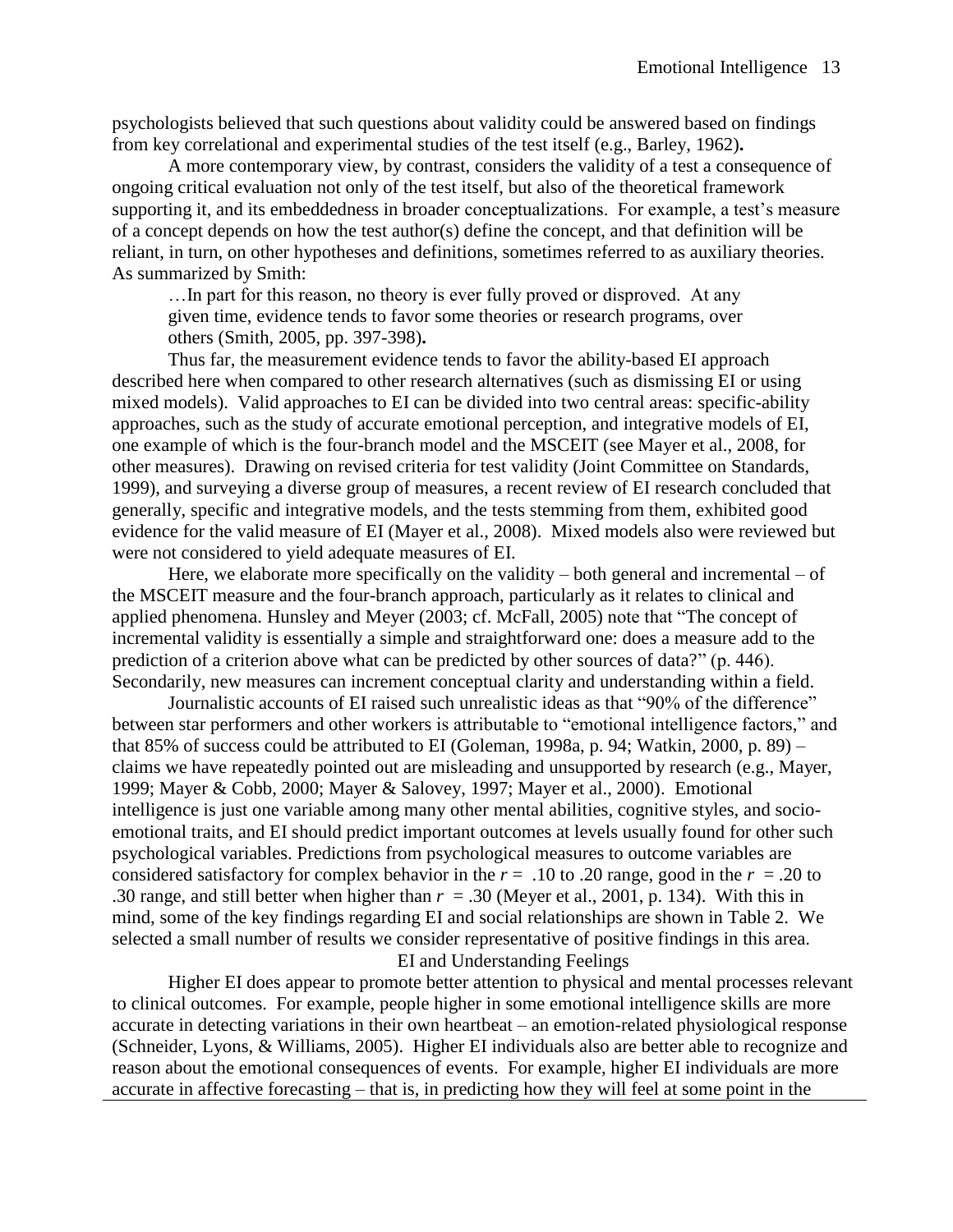future in response to an event, such as the outcome of a U.S. presidential election (Dunn et al., 2007).

Table 2: Selected Correlations From Several Studies Indicating that High EI is Associated with Better Social Relations; Low EI with Deviant Behavior<sup>a,b</sup>

| <b>Study and Criterion Measure</b>                                                                     | Correlation<br>with EI | Incremental<br>Relation/<br>Partial<br>Correlation<br>With EI |  |  |  |
|--------------------------------------------------------------------------------------------------------|------------------------|---------------------------------------------------------------|--|--|--|
| David (2005)                                                                                           |                        |                                                               |  |  |  |
| SCL-90-R Global Severity Index                                                                         | $-31**$                | $\Delta R^2 = 3\%$                                            |  |  |  |
| SCL-90-R Positive Symptom Total                                                                        | $-38**$                | $\Delta R^2 = 6\%$                                            |  |  |  |
| <b>SCL-90-R Positive Symptom Distress</b>                                                              | $-22**$                | $\Delta R^2 = 1\%$                                            |  |  |  |
| Lopes et al. $(2005)$                                                                                  |                        |                                                               |  |  |  |
| Peer nominations of interpersonal sensitivity                                                          | $.29*$                 |                                                               |  |  |  |
| Peer nominations of interpersonal competence, dominance,                                               | .05                    |                                                               |  |  |  |
| and assertiveness                                                                                      |                        |                                                               |  |  |  |
| Reciprocal friendship nominations                                                                      | $.23*$                 |                                                               |  |  |  |
| Rosete (2007)                                                                                          |                        |                                                               |  |  |  |
| Manager's rating of achieving business outcomes                                                        | .26                    | $\beta = .24, p < .01$                                        |  |  |  |
| Manager's effective interpersonal behaviors                                                            | .52                    | $\beta = .49, p < .01$                                        |  |  |  |
| Brackett & Mayer (2003)                                                                                |                        |                                                               |  |  |  |
| Illegal Drug Use (Amount of marijuana owned? Times<br>used illegal drugs in last month?)               | $-.05$                 | $-.07$                                                        |  |  |  |
| Social Deviance (Number of physical fights in the last<br>year? Number of times vandalized something?) | $-.27**$               | $-.20**$                                                      |  |  |  |
| Brackett, Mayer, & Warner, (2004)                                                                      |                        |                                                               |  |  |  |
| Illegal Drug Use (Times smoked marijuana in the last                                                   | $-.32$                 |                                                               |  |  |  |
| month? Money spent on drugs in last month?)                                                            |                        |                                                               |  |  |  |
| Deviant Behavior (Men only) (Number of physical fights                                                 | $-.45$                 |                                                               |  |  |  |
| in last year? Times vandalized something last year?)                                                   |                        |                                                               |  |  |  |
| Trinidad & Johnson (2002)                                                                              |                        |                                                               |  |  |  |
| <b>Overall Tobacco and Alcohol Use</b>                                                                 | $-.19*$                | $-.20*$                                                       |  |  |  |

a. The criterion scale is the MSCEIT for most studies. Trinidad & Johnson employed the MEIS, which was a precursor ability scale to the MSCEIT (Mayer et al., 1999)

b. For more complete reporting, see (Mayer et al., 2004)

# EI and Subjective Symptoms

Abilities such as affective forecasting are important, for example, because psychotherapy patients from a wide diversity of backgrounds seek help with the hopes of gaining insight into their feelings and motives (Evans, Acosta, & Yamamoto, 1986; Noble, Douglas, & Newman, 1999). If EI increases the attention to and accuracy of knowing one's feelings under various conditions, this could, in turn, minimize one's psychiatric symptoms. David (2005) examined EI and psychiatric distress on the Symptom Checklist (SCL-90-R). The higher a person's EI, the lower their reports of symptoms on the Positive Symptom Total, *r* = -.38, including, for example,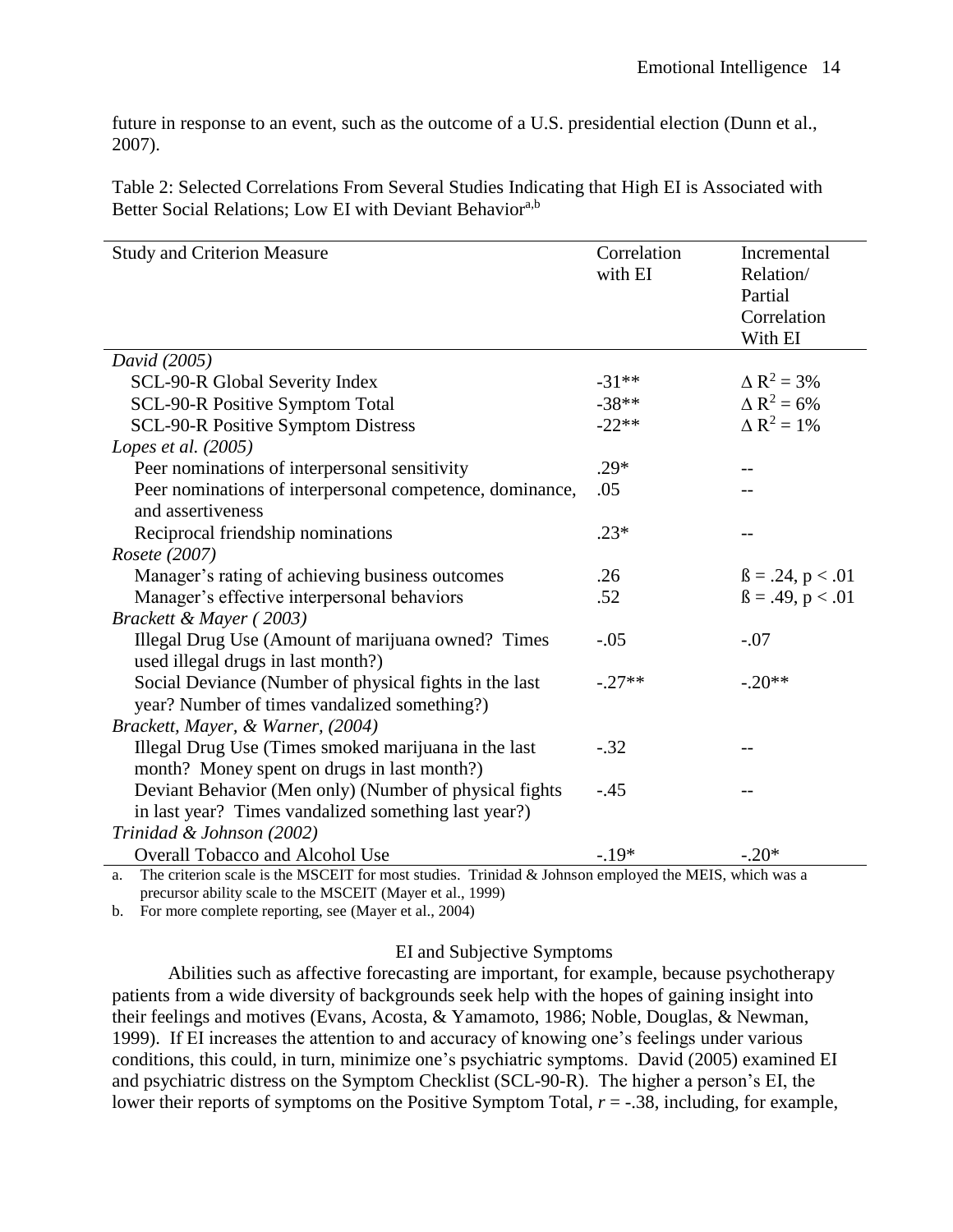fewer headaches and less trouble concentrating. The Symptom Distress Index, which measures symptom intensity, also declined as EI rose,  $r = -0.22$ . After controlling for the Big Five personality dimensions, EI still accounted for between 1 to 6% of the variance in SCL scales – supporting the incremental validity of EI (see Table 2). Other reports have indicated that, for example, those diagnosed with dysthymia have lower EI scores when compared to other psychiatric groups (Lizeretti, Oberst, Chamarro, & Farriols, 2006).

EI and Understanding Social Relationships

Many psychotherapy clients hope to improve what have become problematic social behaviors and relationships (Evans et al., 1986; Noble et al., 1999). Research on EI indicates that people with high emotional intelligence tend to be more socially competent, have betterquality friendships, and are viewed as more interpersonally sensitive than those lower in EI (Brackett et al., 2006; Brackett, Warner, & Bosco, 2005; Lopes et al., 2004; Lopes, Salovey, Côté, & Beers, 2005; Lopes, Salovey, & Straus, 2003). Many associations between EI and these kinds of variables remain significant even after controlling for the influence of traditional personality variables and general intelligence on the measured outcome.

In one study of friendships, the relationship between EI and a person's engagement in destructive responses to life events experienced by one's friends often were significant, even after controlling for the Big Five, psychological well-being, empathy, life satisfaction and Verbal SAT scores, but for men only (Brackett et al., 2006), with MSCEIT correlations ranging from *r* = -.02 to -.33.

Although the findings described above were based on self-evaluated outcome criteria, similar findings come from observer-reports of the same individuals. For example, judges' positive ratings of a videotaped "getting acquainted" social interaction were predicted by the MSCEIT**,** although again, only for men and not for women. Ratings of the ability to work well with others as well as overall judged social competence correlated  $r = .53$  and .51, respectively, with EI. The authors noted that significant correlations remained after partialing out the Big Five (Brackett et al., 2006).

Just as higher EI predicts better social outcomes, lower EI predicts interpersonal conflict and maladjustment. Teenagers lower in EI were rated as more aggressive than others and tended to engage in more conflictual behavior than their higher-EI peers (Mayer, Perkins, Caruso, & Salovey, 2001; Rubin, 1999). Lower EI also predicted greater drug and alcohol abuse. For example, levels of drug and alcohol use are related to lower EI among males (Brackett, Mayer, & Warner, 2004). Inner-city adolescents' smoking is also related to their EI (Trinidad & Johnson, 2002).

# Understanding Work Relationships

High EI correlates with better relationships in business settings as well. Managers higher in EI are better able to cultivate productive working relationships with others and to demonstrate greater personal integrity according to multi-rater feedback (Rosete & Ciarrochi, 2005). EI also predicts the extent to which managers engage in behaviors that are supportive of the goals of the organization according to the ratings of their supervisors (Côté & Miners, 2006). In one study, 38 manufacturing supervisors' managerial performance were evaluated by their 1258 employees. Total EI correlated  $r = .39$  with these managerial performance ratings, with the strongest relations for the ability to perceive emotions and to use emotions (Kerr, Garvin, & Heaton, 2006).

Rosete (2007) studied 122 public service managers' business and leadership performance and found that the MSCEIT related  $r = .26$  to a supervisor's appraisal of a manager's effective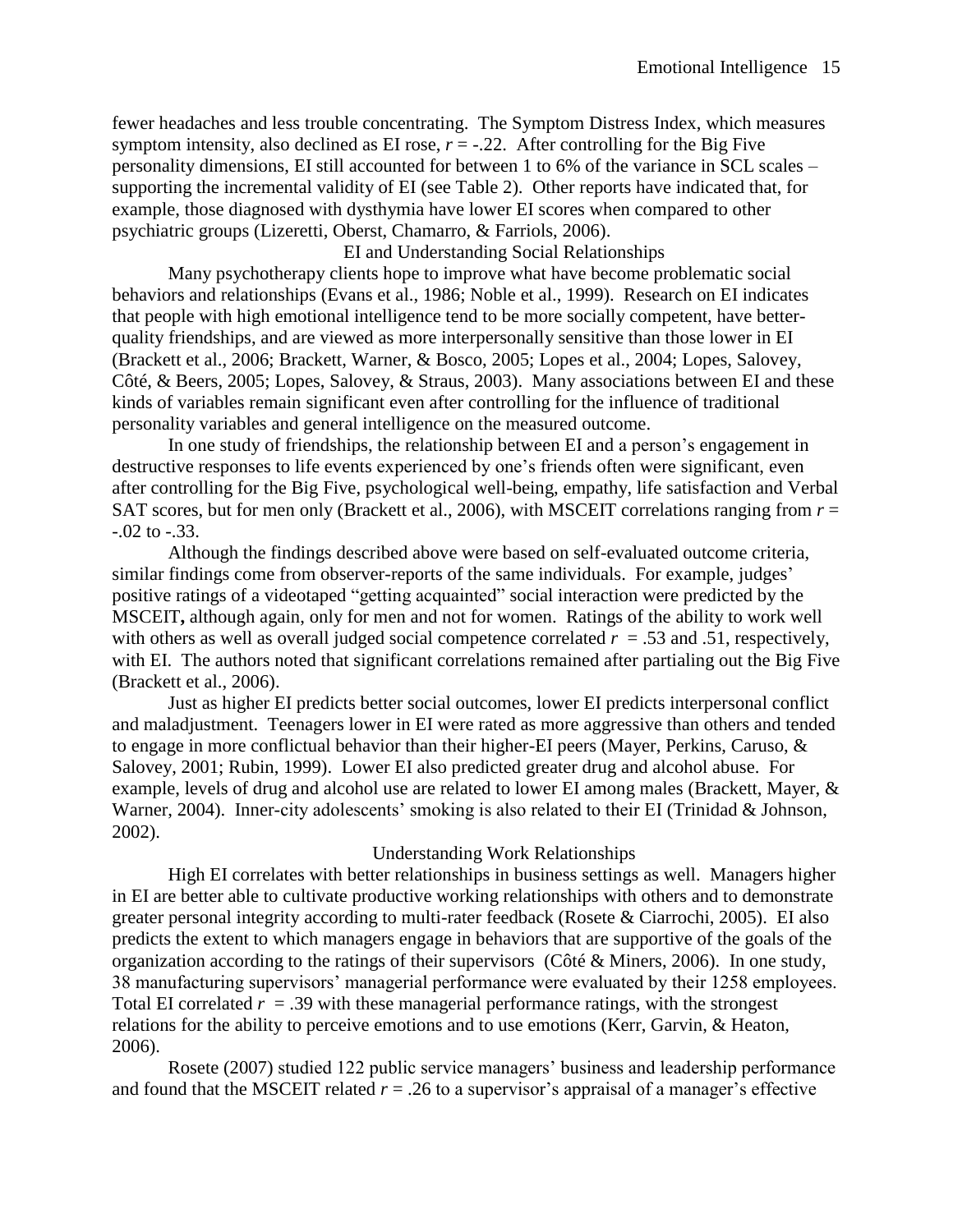business performance ("focuses strategically," "ensures closure and delivers on intended results") and *r* = .52 with an appraisal of a manager's effective interpersonal behaviors ("guides, mentors and develops people," "someone who communicates clearly"). A hierarchical regression analysis predicting effective business performance indicated that EI was a significant predictor, even after entering both an estimate of cognitive ability (16 PF scale B) and the Big Five. A similar analysis for the interpersonal behavior rating found that ability EI was also a significant predictor after controlling for cognitive ability and personality (see Table 2).

A somewhat more complex relationship between EI and other variables was found by Coté and Miners (2006). In their study, employees with low cognitive intelligence (scoring one standard deviation or more below the sample mean on the Culture Fair Intelligence Test) exhibited better performance and citizenship behavior if they scored higher on the MSCEIT but not otherwise, whereas those with high cognitive intelligence (one SD or more above the mean) showed no advantage of EI. In a small-sample study of employees in the finance division of an insurance company, higher MSCEIT scores were associated with positive ratings of work behavior by peers and supervisors as well as with recommendations for greater year-end salary increases (Lopes et al., 2006).

# Considerations of Incremental Validity

Empirical evidence suggests that EI often contributes to incremental predictions of social effectiveness, over-and-above frequently employed measures of personality and intelligence, as exhibited in Table 2. The EI concept further increments our clarity in understanding why certain people – those who score higher on EI scales – are more successful in their relationships at home and at work. These higher EI individuals are better able to recognize and reason about their emotions, as well as about the emotional consequences of their decisions, and the emotions of others. Together, the empirical and conceptual increments indicate that EI is a useful variable for study.

# DISCUSSION AND RECOMMENDATIONS

# Emotional Intelligence as a Valid and Significant New Concept

In this article, we have argued that there exists a valid and conceptually important new variable for investigators and practitioners. Emotional intelligence can be defined as an intelligence that explains important variance in an individual's problem solving and social relationships. Yet, the acceptance of the construct is threatened, perhaps, less by its critics than by those who are so enthusiastic about it as to apply the term indiscriminately to a variety of traditional personality variables (as pointed out by Daus & Ashkanasy, 2003; Murphy & Sideman, 2006).

Why Do Some Investigators and Practitioners Use the Term

Emotional Intelligence Overly Broadly?

*Expansion of the Emotional and Cognitive Areas of Thinking*

Why are traits such as the *need for achievement*, *self-control*, and *social effectiveness* (let alone *character* and *leveraging diversity*) sometimes referred to as emotional intelligence? Perhaps one contributing cause is a lack of perspective on personality as a whole. Psychology needs good overviews of the central areas of mental function – models that define personality's major areas. Yet few such overviews reached any level of currency or consensus in the psychology of the 1980s and 1990s. Hilgard (1980) indicated that psychology is thrown out-ofbalance by the absence of such models. Indeed, the cognitive revolution of the 1970s and 1980s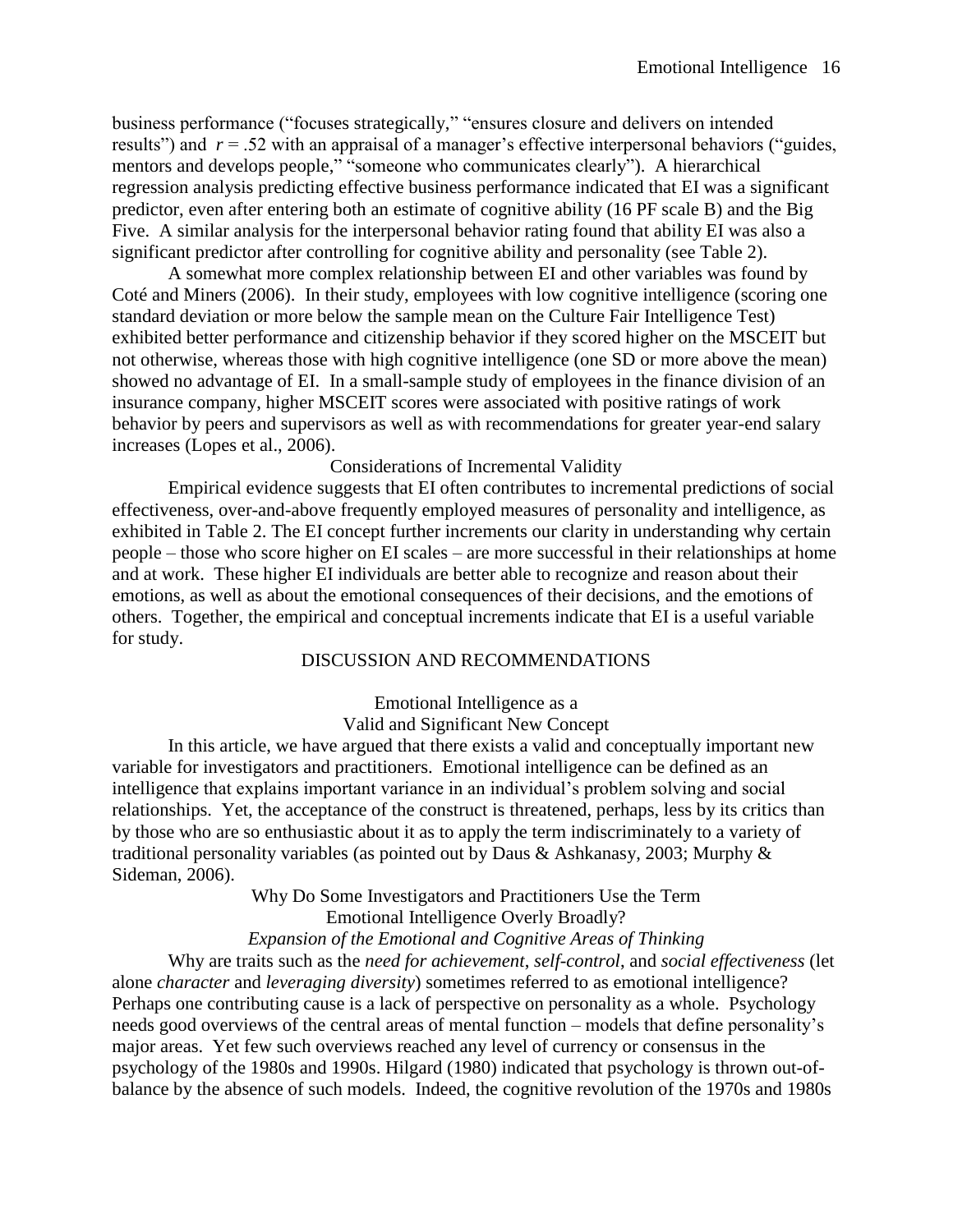(Miller, 2003), followed by the intense interest in affective (emotional) sciences in the 1980s and 1990s (e.g., Barsade, Brief, & Spataro, 2003), contributed to a sense that cognitive and emotional systems were dominant aspects of the whole of personality. Many psychologists and other investigators began to refer to cognition, affect, and behavior, as though it provided complete coverage of the study of mental life (e.g., Thompson & Fine, 1999). In that impoverished context, the term *emotional intelligence* could be mistaken as a label for much of mental processing. In fact, however, the three-legged stool of cognition, affect, and behavior underemphasizes such areas of personality as representations of the self, motivation, and self-control processes; more comprehensive models have since been proposed (Mayer, 2003, 2005; McAdams & Pals, 2006).

#### *Reaction to the Big Five*

Also during the 1980s and 1990s, the most pervasive empirical work in personality psychology involved the study of the Big Five traits (Goldberg, 1993; Goldberg & Rosolack, 1994; John & Srivastava, 1999) – so much so, that many people identified personality as *merely,*  or essentially, the Big Five (Block, 1995). Yet that Big Five model dispossessed many traditionally important personality variables (Block, 1995; Mayer, 2005). There was a reaction against the Big Five model which had, during those years, so represented the field.

The advent of emotional intelligence encouraged some to revisit a number of social and emotional traits and conceive of them as forming new models of social effectiveness and well being. Furnham and Petrides included self-judged *adaptability*, *assertiveness*, *social competence*, and *stress management*, among others, in their model, which were included under those authors' label *trait emotional intelligence* (Petrides & Furnham, 2001, pp. 40, 47). Acknowledging the considerable overlap between their dimensions and those of the Big Five traits, they stated:

…even if there were *complete* overlap between trait EI and the main personality dimensions…We believe that the theoretical and explanatory power of any psychological construct, including trait EI, is much more important than its incremental validity… (Petrides & Furnham, 2001, p. 54).

Their research was recently used as part of the basis for the launch of yet another self-judgment scale under the name EI (Tett et al., 2005).

Although we agree that theoretical clarity is, at times, more important than incremental validity, we also believe in staying within scientific bounds in the use of such terms as emotion and intelligence – unless, of course, such terms require revision. Those investigators who wander outside the conceptual network, however, offer no rationale for revising such terms.

# *The Seduction of the Emotional*

There is a broader cultural perspective, as well, that may promote such yearnings for a broader emotional intelligence. Throughout history, philosophers and pundits alike have argued about whether to follow one's "head" or "heart." Through much of this time, the "heads" have had the upper hand, so to speak. The Stoic tradition that thought trumps emotions is wellembedded in Western philosophy. Still, at times, those with emotional urges have leapt forward to argue that the heart should be all-important. It appears that some of our writings have inspired a bit of an outbreak of that type.

And yet, this would be a mistake as it represents a false dichotomy (cf. Damasio, 1994). Relying on emotional characteristics, or on motives, or on any single part of personality would leave the individual unbalanced, from our perspective. A truly healthy individual has neither thought alone, nor emotion alone, but a functional integration among their major psychological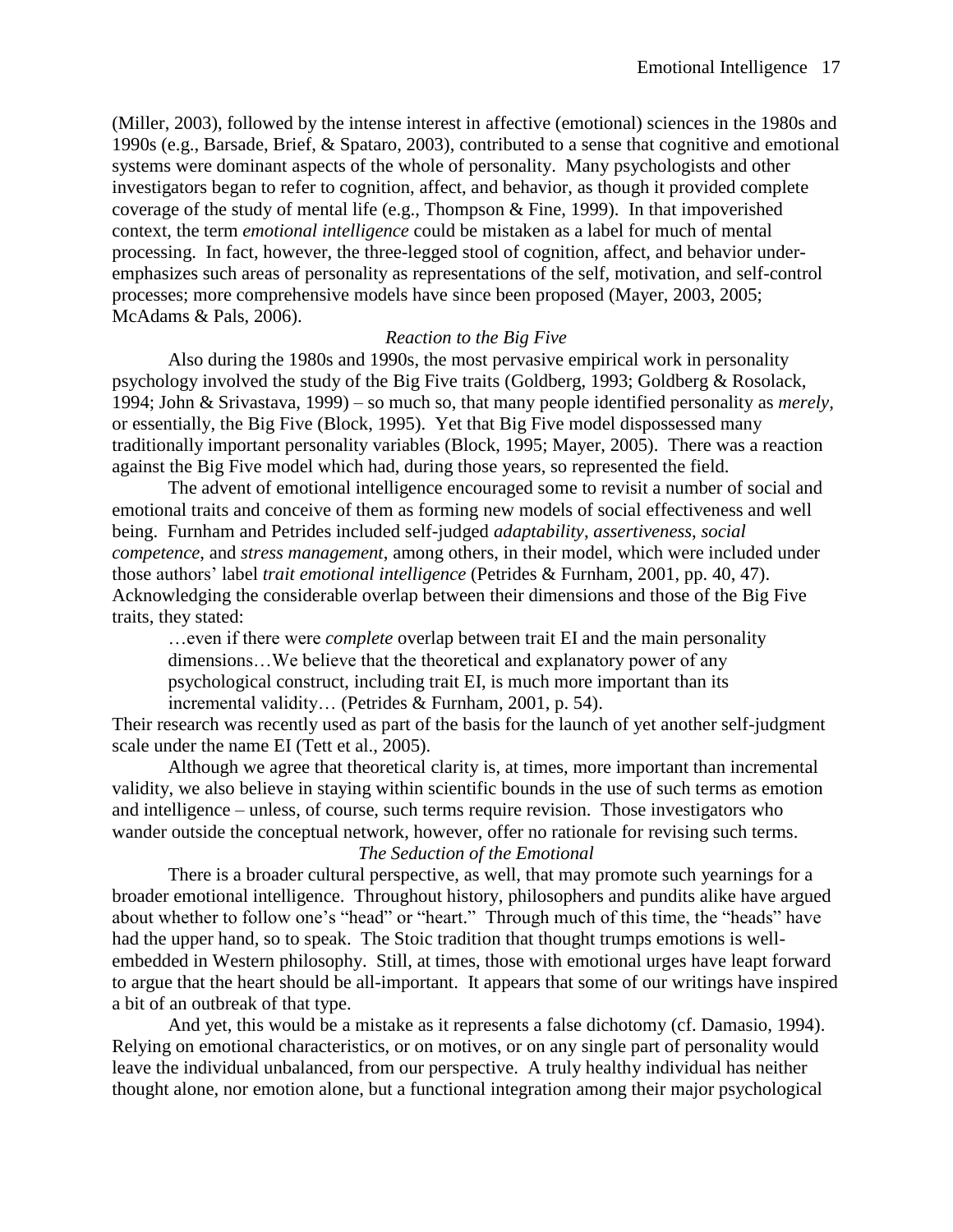processes. In this view, mental energy – a combination of motives and emotions – works with adaptive thinking, and leads to effective behaviors, all the while being monitored, guided, and controlled, where necessary by self-consciousness (Mayer, 2007). Being *warm* is not enough (although it may be pleasant), ditto exhibiting *assertiveness*. Rather, it all must come together for personality to work.

#### *Our Viewpoint*

We agree with a number of observers of the area that emotional intelligence is used in too all-inclusive a fashion and in too many different ways (Landy, 2005; Locke, 2005; Matthews et al., 2004; Murphy, 2006). Referring to the broadened definitions in particular, Locke remarked, "What does EI…*not* include?" (Locke, 2005, p. 428) We believe that there is a valid EI concept. However, we certainly agree that there is widespread misuse of the term to apply to concepts that simply are not concerned with emotion or intelligence or their intersection. The misuses of the term are, to us, invalid in that they attempt to overthrow or subvert the standard scientific language in psychology, with no apparent rationale for so doing. Other investigators similarly have pointed out that it is important to distinguish between valid and invalid uses of the concept (Daus & Ashkanasy, 2005; Gohm, 2004); to date, however, this message has not been heeded as we believe it should be.

#### Recommendations

…The tradition of exaggerated tenderness in psychiatry and psychology reflects our "therapeutic attitude" and contrasts with that of scholars in fields like philosophy or law, where a dumb argument is called a dumb argument, and he who makes a dumb argument can expect to be slapped down by his peers…(Meehl, 1973, p. 228).

Those investigators interested in EI increasingly are asking to clarify what is and is not legitimate work in the field. Murphy and Sideman (2006, p. 296) put it as to "succeed in separating the valid work from the hype." One central concern of our own (and of others), here and elsewhere, has been to distinguish better from poorer approaches to EI.

From our perspective, renaming the Big Five and other classic personality traits as "emotional intelligence" reflects a lack of understanding of personality theory and undermines good scientific practice. It obscures the meaning of emotional intelligence, and emotional intelligence is an important enough new construct as to make that unfortunate and problematic. It is only when the term is reverted to its legitimate meaning within the conceptual, scientific network, that it can be taken seriously (Cronbach & Meehl, 1955; Joint Committee on Standards, 1999). There are a good number of researchers who understand this, and who have used the term consistently in a meaningful fashion. As for the others, one of the reasons for writing this article is to convince them of the common sense of using the current personality terminology. On a very practical level, it is often impossible to evaluate a journal article purporting to study emotional intelligence based upon keywords or the abstract: The study may examine well-being, assertiveness, self-perceptions of emotional abilities, or actual abilities.

We have provided an overview of emotional intelligence in particular with an eye to help distinguish emotional intelligence from other more traditional personality variables. We have attempted to make it clearer than before where emotional intelligence begins and ends, and where other personality approaches pick up. Much of the mixed-model research on EI (sometimes called EQ), can be described by Lakatos (1968, as cited by Smith, 2005) as a "degenerating research program" which consists of a series of defensive shifts in terminology and hypotheses "unlikely to yield new knowledge or understanding" (Smith, 2005, p. 401).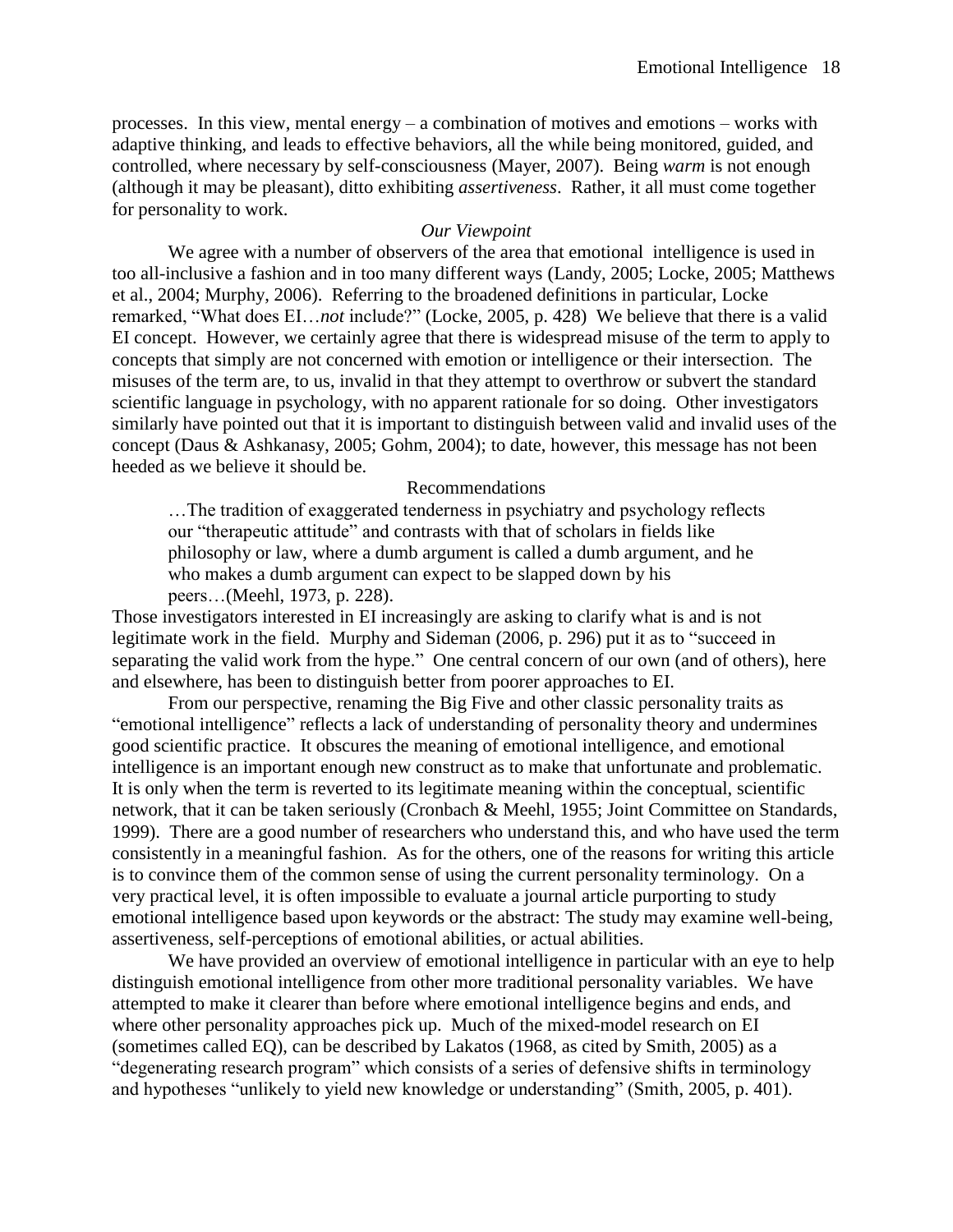We realize that the recommendations below may be obvious to many, even to those who have not read our article. To be as clear as we can be, however, we propose a set of simple recommendations that we believe will help to safeguard the field and foster its progress.

**Recommendation 1:** In our opinion, the journalistic popularizations of EI frequently employ inadequate and overly broad definitions of EI, implausible claims, and misunderstandings of the concepts and research more generally. We urge researchers and practitioners alike to refer to the scientific literature on emotions, intelligence, and emotional intelligence to guide their thinking. Simply put, researchers need to cite the research literature rather than journalistic renderings of scientific concepts, which serve a different purpose.

**Recommendation 2:** Referring to the diverse approaches to EI, one research group observed: "It is precisely because of this heterogeneity that we need clear conceptualization and definition" (Zeidner et al., 2004, p. 247). To restore clarity to the study of EI, we recommend that the term *emotional intelligence* be limited to abilities at the intersection between emotions and intelligence – specifically limited to the set of abilities involved in reasoning about emotions, and of using emotions to enhance reasoning.

**Recommendation 3:** We recommend that those interested in EI refocus on research relevant to the ability conception of emotional intelligence. This includes studies using emotional knowledge measures, emotional facial recognition ability, levels of emotional awareness, emerging research on emotional self-regulation, and related areas (e.g., Elfenbein & Ambady, 2002b; Izard et al., 2001; Lane et al., 1990; Mayer et al., 2003; Nowicki & Mitchell, 1998).

**Recommendation 4:** We recommend that groups of widely studied personality traits, including motives such as the *need for achievement*, self-related concepts such as *self-control*, emotional traits such as *happiness*, and social styles such as *assertiveness* should be called what they are, rather than being mixed together in haphazard-seeming assortments and named *emotional intelligence*.

**Recommendation 5:** Much remains unknown about emotional intelligence (Matthews, Zeidner, & Roberts, 2007). Our final recommendation is that, following the clearer terminology and conceptions above, good theorizing and research in emotional intelligence continue until more is known about the concept, and human mental abilities more generally. Enough has been learned to indicate that this is a promising area, but also that significant gaps in knowledge remain. For example, there needs to be greater attention to issues of culture and gender and their impact on theories of emotional intelligence and the measurement of emotional intelligence. Further progress in the measurement of emotional intelligence generally is also required. The MSCEIT, we believe, is a useful, integrative approach to measuring emotional intelligence, although we acknowledge that the test has its limits, for example, in the assessment of emotional perception (e.g., O'Sullivan & Ekman, 2004; Roberts et al., 2006). Applications of EI must be conducted with much greater attention to the research literature, be grounded in good theory, and reject outlandish claims.

We realize that there are many stakeholders in this area, a number of whom would naturally hope to continue using the term *emotional intelligence* as they have been. We hope that highlighting, on the one hand, the valid criticism of the overly-broad uses of the EI term, and by recommending alternatives, we can apply some persuasion gradually to discourage such usage, and make others aware of its problematic nature. That said, we continue to believe that emotional intelligence is an important, newly described construct. It organizes a number of specific mental abilities having to do with identifying, understanding, managing, and using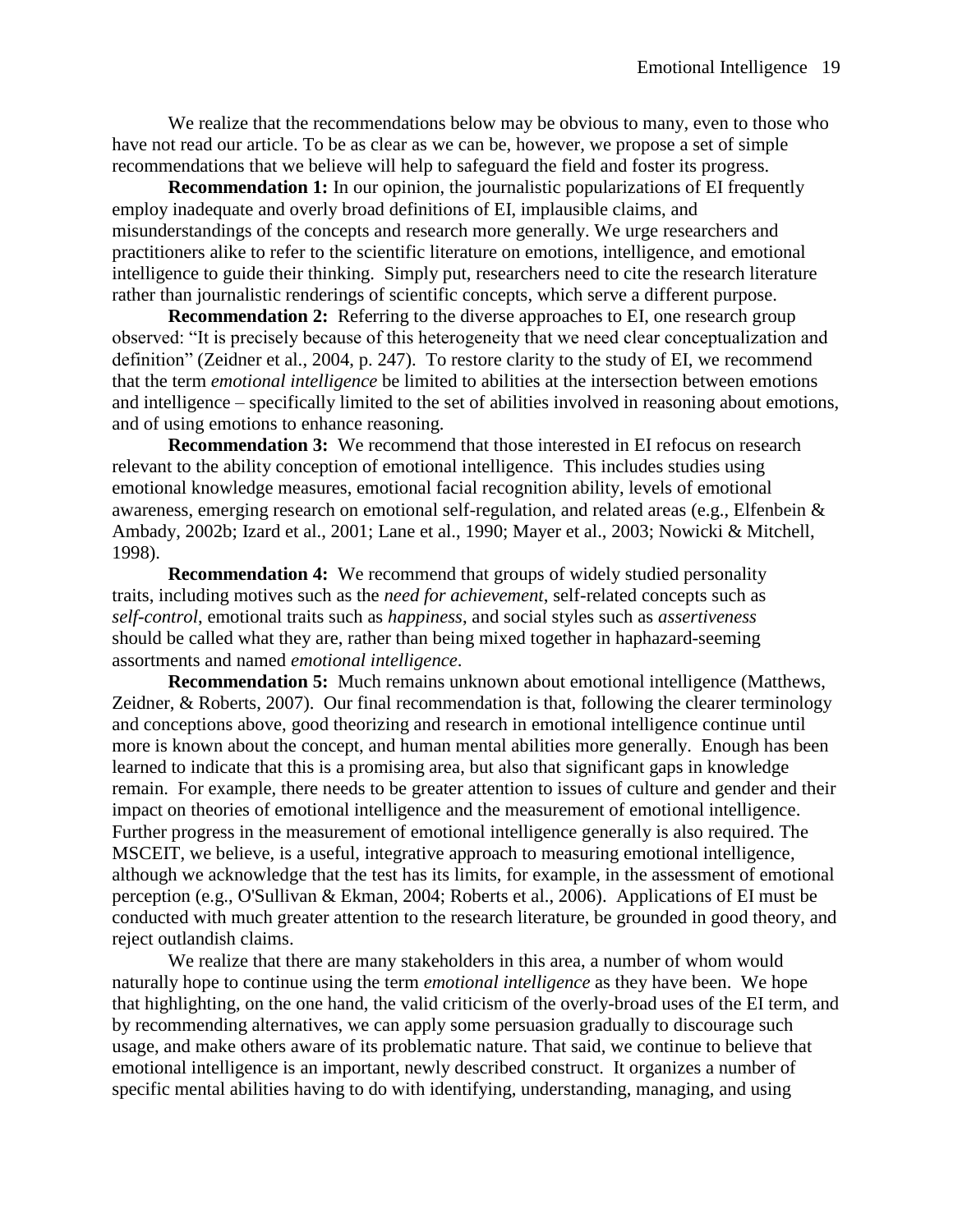emotions, it is distinct from other constructs, it unifies a set of heretofore diverse set of psychological processes for examination, and it makes practical, though modest, predictions about key interpersonal behaviors.

In this article, we hope to have separated this emotional intelligence from other constructs that may be important in their own rights but are ill-labeled as emotional intelligence. By clarifying our model and discussing some of the confusion in the area, we hope to encourage researchers and practitioners to distinguish emotional intelligence from other domains of study. Such distinctions will help pave the way for a healthier, more convincing, and better understood emotional intelligence, one that best can serve the discipline of psychology and other fields.

#### REFERENCES

- Archer, D., Costanzo, M., & Akert, R. (2001). The Interpersonal Perception Task (IPT): Alternative approaches to problems of theory and design. In J. A. Hall & F. J. Bernieri (Eds.), *Interpersonal sensitivity: Theory and measurement* (pp. 161-182). Mahwah, NJ: Lawrence Erlbaum Associates.
- Averill, J. R. (1992). The structural bases of emotional behavior: A metatheoretical analysis. *Review of Personality and Social Psychology, 13*, 1-24.
- Bar-On, R. (1997). *BarOn Emotional Quotient Inventory: Technical manual.* Toronto, Canada: Multi-Health Systems.
- Bar-On, R. (2004). The Bar-On Emotional Quotient Inventory (EQ-i): Rationale, description and summary of psychometric properties. In G. Geher (Ed.), *Measuring emotional intelligence: Common ground and controversy* (pp. 115-145). New York: Nova Science Publishers.
- Barley, W. W. (1962). *The retreat to commitment*. New York: A. A. Knopf.
- Barrett, L. F., & Russell, J. A. (1999). The structure of current affect: Controversies and emerging consensus. *Current Directions in Psychological Science, 8*, 10-14.
- Barsade, S. G., Brief, A. P., & Spataro, S. E. (2003). The affective revolution in organizational behavior: The emergence of a paradigm. In J. Greenberg (Ed.), *Organizational behavior: The state of the science* (2nd ed., pp. 3-52). Mahwah, NJ: Lawrence Erlbaum Associates.
- Block, J. (1995). A contrarian view of the five-factor approach to personality description. *Psychological Bulletin, 117*, 187-215.
- Boyatzis, R. E., & Sala, F. (2004). The Emotional Competence Inventory (ECI). In G. Geher (Ed.), *Measuring emotional intelligence: Common ground and controversy* (pp. 147-180). New York: Nova Science Publishers.
- Brackett, M. A., Kremenitzer, J. P., Maurer, M., Carpenter, M. D., Rivers, S. E., & Katulak, N. A. (2007). *Emotional literacy in the classroom: Upper elementary*. Port Chester, NY: Dude Publishing.
- Brackett, M. A., & Mayer, J. D. (2003). Convergent, discriminant, and incremental validity of competing measures of emotional intelligence. *Personality and Social Psychology Bulletin, 29*, 1147-1158.
- Brackett, M. A., Mayer, J. D., & Warner, R. M. (2004). Emotional intelligence and the prediction of behavior. *Personality and Individual Differences, 36*, 1387-1402.
- Brackett, M. A., Rivers, S. E., Shiffman, S., Lerner, N., & Salovey, P. (2006). Relating emotional abilities to social functioning: A comparison of self-report and performance measures of emotional intelligence. *Journal of Personality and Social Psychology, 91*, 780-795.
- Brackett, M. A., Warner, R. M., & Bosco, J. (2005). Emotional intelligence and relationship quality among couples. *Personal Relationships, 12*, 197-212.
- Brody, N. (2004). What cognitive intelligence is and what emotional intelligence is not. *Psychological Inquiry, 15*, 234-238.
- Bureau of Personnel Administration. (1930). Partially standardized tests of social intelligence. *Public Personnel Studies, 8*, 73-79.
- Carlson, J. G., & Hatfield, E. (1992). *Psychology of emotion*. San Diego, CA: Harcourt Brace Jovanovich.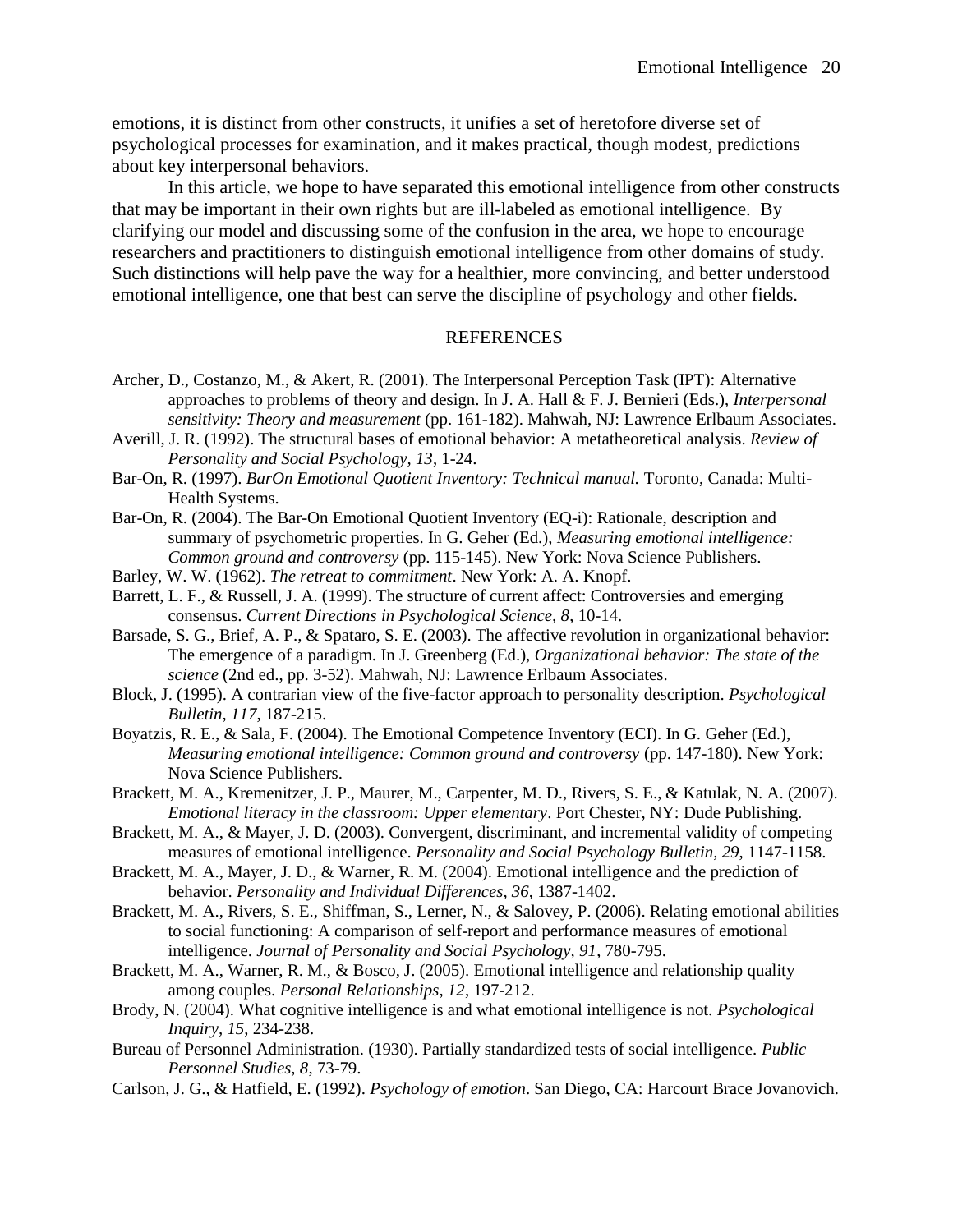- Carroll, J. B. (1993). *Human cognitive abilities: A survey of factor analytic studies*. New York: Cambridge University Press.
- Ciarrochi, J. V., Chan, A. Y., & Caputi, P. (2000). A critical evaluation of the emotional intelligence concept. *Personality and Individual Differences, 28*, 539-561.
- Clore, G. L., Ortony, A., & Foss, M. A. (1987). The psychological foundations of the affective lexicon. *Journal of Personality and Social Psychology, 53*, 751-766.
- Costa, P. T., & McCrae, R. R. (1992). *Revised NEO Personality Inventory (NEO-PI-R) and NEO Five-Factor Inventory (NEO-FFI) professional manual.* Odessa, FL: Psychological Assessment Resources.
- Côté, S., & Miners, C. T. H. (2006). Emotional intelligence, cognitive intelligence and job performance. *Administrative Science Quarterly, 51*, 1-28.
- Cronbach, L. J. (1960). *Essentials of psychological testing* (2nd ed.). New York: Harper & Row.
- Cronbach, L. J., & Meehl, P. E. (1955). Construct validity in psychological tests. *Psychological Bulletin, 52*, 281-302.
- Damasio, A. R. (1994). *Descartes' error*. New York: G. P. Putnam's Sons.
- Darwin, C. (1872/1998). *The expression of the emotions in man and animals; with an introduction, afterword, and commentaries by Paul Ekman* (3rd ed.). New York: Oxford University Press. (Original work published 1872).
- Daus, C. S., & Ashkanasy, N. M. (2003). Will the real emotional intelligence please stand up? On deconstructing the emotional intelligence "debate". *The Industrial-Organizational Psychologist, 41*, 69-72.
- Daus, C. S., & Ashkanasy, N. M. (2005). The case for the ability-based model of emotional intelligence in organizational behavior. *Journal of Organizational Behavior, 26*, 453-466.
- David, S. A. (2005). *Emotional intelligence: Conceptual and methodological issues, and its role in coping and well-being.* Unpublished doctoral dissertation, University of Melbourne, Melbourne.
- Dawda, D., & Hart, S. D. (2000). Assessing emotional intelligence: Reliability and validity of the Bar-On Emotional Quotient Inventory (EQ-i) in university students. *Personality & Individual Differences, 28*, 797-812.
- Dunn, E. W., Brackett, M. A., Ashton-James, C., Schneiderman, E., & Salovey, P. (2007). On emotionally intelligent time travel: Individual differences in affective forecasting ability. *Personality and Social Psychology Bulletin, 33*, 85-93.
- Dyer, M. G. (1983). The role of affect in narratives. *Cognitive Science, 7*, 211-242.
- Ekman, P. (1973). *Darwin and facial expression: A century of research in review*. New York: Academic Press.
- Elfenbein, H. A., & Ambady, N. (2002a). On the universality and cultural specificity of emotion recognition: A meta-analysis. *Psychological Bulletin, 128*, 203-235.
- Elfenbein, H. A., & Ambady, N. (2002b). Predicting workplace outcomes from the ability to eavesdrop on feelings. *Journal of Applied Psychology, 87*, 963-971.
- Evans, L. A., Acosta, F. X., & Yamamoto, J. (1986). Patient requests: Correlates and therapeutic implications for Hispanic, Black, and Caucasian patients. *Journal of Clinical Psychology, 42*, 213-221.
- Frijda, N. H. (1988). The laws of emotion. *American Psychologist, 43*, 349-358.
- Gardner, H. (1983). *Frames of mind: The theory of multiple intelligences*. New York: Basic Books.
- Geher, G., Warner, R. M., & Brown, A. S. (2001). Predictive validity of the emotional accuracy research scale. *Intelligence, 29*, 373-388.
- Gibbs, N. (1995, October 2). The EQ factor. *Time, 146*, 60-68.
- Gignac, G. E. (2005). Evaluating the MSCEIT V2.0 via CFA: Comment on Mayer et al. (2003). *Emotion, 5*, 233-235.
- Gohm, C. L. (2004). Moving forward with emotional intelligence. *Psychological Inquiry, 15*, 222-227.
- Goldberg, L. R. (1993). The structure of phenotypic personality traits. *American Psychologist, 48*, 26-34.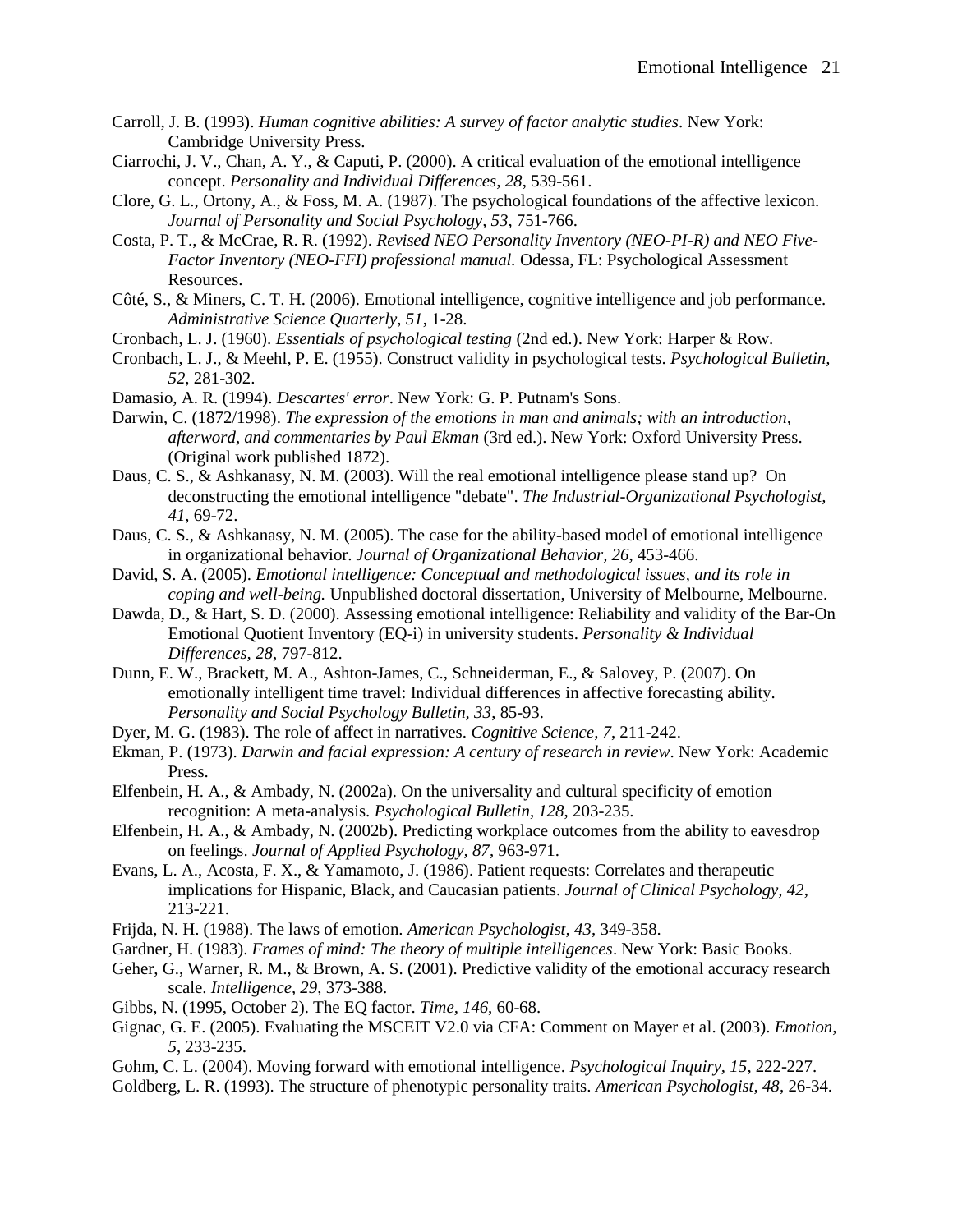- Goldberg, L. R., & Rosolack, T. K. (1994). The Big Five factor structure as an integrative framework: An empirical comparison with Eysenck's P-E-N model. In C. F. Halverson, G. A. Kohnstamm & R. P. Martin (Eds.), *The developing structure of temperament and personality from infancy to* 
	- *adulthood* (pp. 7-35). Hillsdale, NJ: Lawrence Erlbaum Associates.
- Goleman, D. (1995). *Emotional intelligence*. New York: Bantam.
- Goleman, D. (1998a). What makes a leader? *Harvard Business Review, 76*, 93-102.
- Goleman, D. (1998b). *Working with emotional intelligence.* New York: Bantam.
- Goleman, D. (2005). *Emotional intelligence*. New York: Bantam.
- Goodrum, S. (2005). The interaction between thoughts and emotions following the news of a loved one's murder. *Omega: Journal of Death and Dying, 51*, 143-160.
- Gosling, S. D., Rentfrow, P. J., & Swann, W. B. J. (2003). A very brief measure of the Big-Five personality domains. *Journal of Research in Personality, 37*, 504-528.
- Guilford, J. P. (1959). *Personality*. New York: McGraw-Hill.
- Hilgard, E. R. (1980). The trilogy of mind: Cognition, affection, and conation. *Journal of the History of the Behavioral Sciences, 16*, 107-117.
- Hunsley, J., & Meyer, G. J. (2003). The incremental validity of psychological testing and assessment: Conceptual, methodological, and statistical issues. *Psychological Assessment, 15*, 446-455.
- Izard, C., Fine, S., Schultz, D., Mostow, A. J., Ackerman, B., & Youngstrom, E. (2001). Emotion knowledge as a predictor of social behavior and academic competence in children at risk. *Psychological Science, 12*, 18-23.
- James, W. (1892/1920). *Psychology: Briefer course*. New York: Henry Holt.
- John, O. P., & Srivastava, S. (1999). The big five trait taxonomy: History, measurement, and theoretical perspectives. In O. P. John & L. A. Pervin (Eds.), *Handbook of personality: Theory and research* (2nd ed.). New York/London: The Guilford Press.
- Joint Committee on Standards. (1999). *Standards for educational and psychological testing*. Washington, DC: American Educational Research Association.
- Kaufman, A. S. (2000). Tests of intelligence. In R. J. Sternberg (Ed.), *Handbook of intelligence* (pp. 445- 476). New York, NY: Cambridge University Press.
- Kerr, R., Garvin, J., & Heaton, N. (2006). Emotional intelligence and leadership effectiveness. *Leadership & Organization Development Journal, 27*, 265-279.
- Landy, F. J. (2005). Some historical and scientific issues related to research on emotional intelligence. *Journal of Organizational Behavior, 26*, 411-424.
- Lane, R. D., Quinlan, D. M., Schwartz, G. E., Walker, P. A., & Zeitlin, S. B. (1990). The Levels of Emotional Awareness Scale: A cognitive-developmental measure of emotion. *Journal of Personality Assessment, 55*, 124-134.
- Lazarus, R. S. (1991). *Emotion and adaptation.* New York, NY: Oxford University Press.
- LeDoux, J. E. (2000). Emotion circuits in the brain. *Annual Review of Neuroscience, 23*, 155-184.
- Lewis, M., & Haviland-Jones. (2000). *Handbook of emotions* (2nd ed.). New York: Guilford Press.
- Lizeretti, N. P., Oberst, U., Chamarro, A., & Farriols, N. (2006). Evaluación de la inteligencia emocional en pacientes con psicopatología: Resultados preliminares usando el TMMS-24 y el MSCEIT. *Ansiedad y Estrés, 12*, 355-364.
- Locke, E. A. (2005). Why emotional intelligence is an invalid concept. *Journal of Organizational Behavior, 26*, 425-431.
- Lopes, P. N., Brackett, M. A., Nezlek, J. B., Schütz, A., Sellin, I., & Salovey, P. (2004). Emotional intelligence and social interaction. *Personality and Social Psychology Bulletin, 30*, 1018-1034.
- Lopes, P. N., Côté, S., Grewal, D., Salovey, P., Kadis, J., & Gall, M. (2006). Evidence that emotional intelligence is related to job performance, interpersonal facilitation, affect and attitudes at work, and leadership potential. *Psicothema, 18*, 132-138.
- Lopes, P. N., Salovey, P., Côté, S., & Beers, M. (2005). Emotion regulation abilities and the quality of social interaction. *Emotion, 5*, 113-118.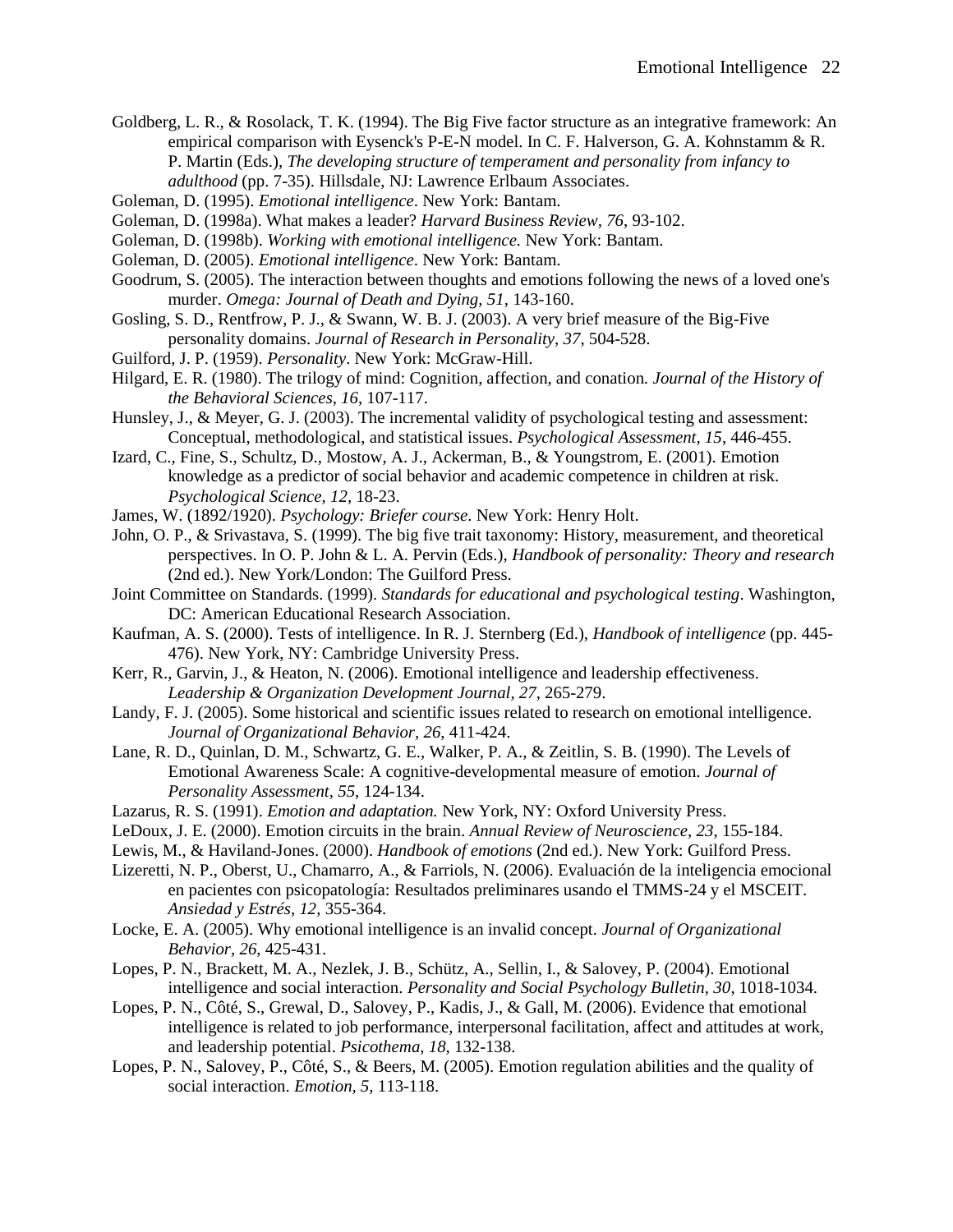- Lopes, P. N., Salovey, P., & Straus, R. (2003). Emotional intelligence, personality, and the perceived quality of social relationships. *Personality & Individual Differences, 35*, 641-658.
- MacLean, P. D. (1973). *A triune concept of the brain and behavior*. Toronto: University of Toronto Press.
- Matarazzo, J. D. (1972). *Wechsler's measurement and appraisal of adult intelligence* (5th ed.). New York: Oxford University Press.
- Mathews, G., Zeidner, M., & Roberts, R. D. (2002). *Emotional intelligence: Science and myth*. Cambridge: MIT Press.
- Matsumoto, D., LeRoux, J., & Wilson-Cohn, C. (2000). A new test to measure emotion recognition ability: Matsumoto and Ekman's Japanese and Caucasian Brief Affect Recognition Test (JACBART). *Journal of Nonverbal Behavior, 24*, 179-209.
- Matthews, G., Roberts, R. D., & Zeidner, M. (2004). Seven myths about emotional intelligence. *Psychological Inquiry, 15*, 179-196.
- Matthews, G., Zeidner, M., & Roberts, R. D. (2002). *Emotional intelligence: Science and myth*. Cambridge: MIT Press.
- Matthews, G., Zeidner, M., & Roberts, R. D. (2007). *Emotional intelligence: Knowns and unknowns*. Cambridge, MA: Oxford University Press.
- Maurer, M., & Brackett, M. (2004). *Emotional literacy in the middle school*. Port Chester, NY: Dude Publishing.
- Mayer, J. D. (1999). Emotional Intelligence: Popular or scientific psychology? *APA Monitor, 30,* 50.
- Mayer, J. D. (2003). Structural divisions of personality and the classification of traits. *Review of General Psychology, 7*, 381-401.
- Mayer, J. D. (2005). A tale of two visions: Can a new view of personality help integrate psychology? *American Psychologist, 60*, 294-307.
- Mayer, J. D. (2006). A new field guide to emotional intelligence. In J. Ciarrochi, J. P. Forgas & J. D. Mayer (Eds.), *Emotional intelligence in everyday life* (2nd ed., pp. 3-26). New York: Psychology Press.
- Mayer, J. D. (2007). Personality function and personality change. In J. Ciarrochi & J. D. Mayer (Eds.), *Applying emotional intelligence* (pp. 125-143). New York: Psychology Press.
- Mayer, J. D., Caruso, D. R., & Salovey, P. (1999). Emotional intelligence meets traditional standards for an intelligence. *Intelligence, 27*, 267-298.
- Mayer, J. D., & Cobb, C. D. (2000). Educational policy on emotional intelligence: Does it make sense? *Educational Psychology Review, 12*, 163-183.
- Mayer, J. D., DiPaolo, M. T., & Salovey, P. (1990). Perceiving affective content in ambiguous visual stimuli: A component of emotional intelligence. *Journal of Personality Assessment, 54*, 772-781.
- Mayer, J. D., Panter, A. T., Salovey, P., & Sitaraneos, G. (2005). A discrepancy in analyses of the MSCEIT--resolving the mystery and understanding its implications: A reply to Gignac (2005). *Emotion, 5*, 236-237.
- Mayer, J. D., Perkins, D., Caruso, D. R., & Salovey, P. (2001). Emotional intelligence and giftedness. *Roeper Review, 23*, 131-137.
- Mayer, J. D., Roberts, R. D., & Barsade, S. G. (2008). Human abilities: Emotional intelligence. *Annual Review of Psychology, 59*, 507-536.
- Mayer, J. D., & Salovey, P. (1993). The intelligence of emotional intelligence. *Intelligence, 17*, 433-442.
- Mayer, J. D., & Salovey, P. (1997). What is emotional intelligence? In P. Salovey & D. Sluyter (Eds.), *Emotional development and emotional intelligence: Educational implications* (pp. 3-31). New York: Basic Books.
- Mayer, J. D., Salovey, P., & Caruso, D. R. (2000). Models of emotional intelligence. In R. J. Sternberg (Ed.), *Handbook of intelligence* (pp. 396-420). Cambridge, England: Cambridge University Press.
- Mayer, J. D., Salovey, P., & Caruso, D. R. (2002). *Mayer-Salovey-Caruso Emotional Intelligence Test (MSCEIT) user's manual*. Toronto, Canada: MHS Publishers.
- Mayer, J. D., Salovey, P., & Caruso, D. R. (2004). Emotional intelligence: Theory, findings, and implications. *Psychological Inquiry, 60*, 197-215.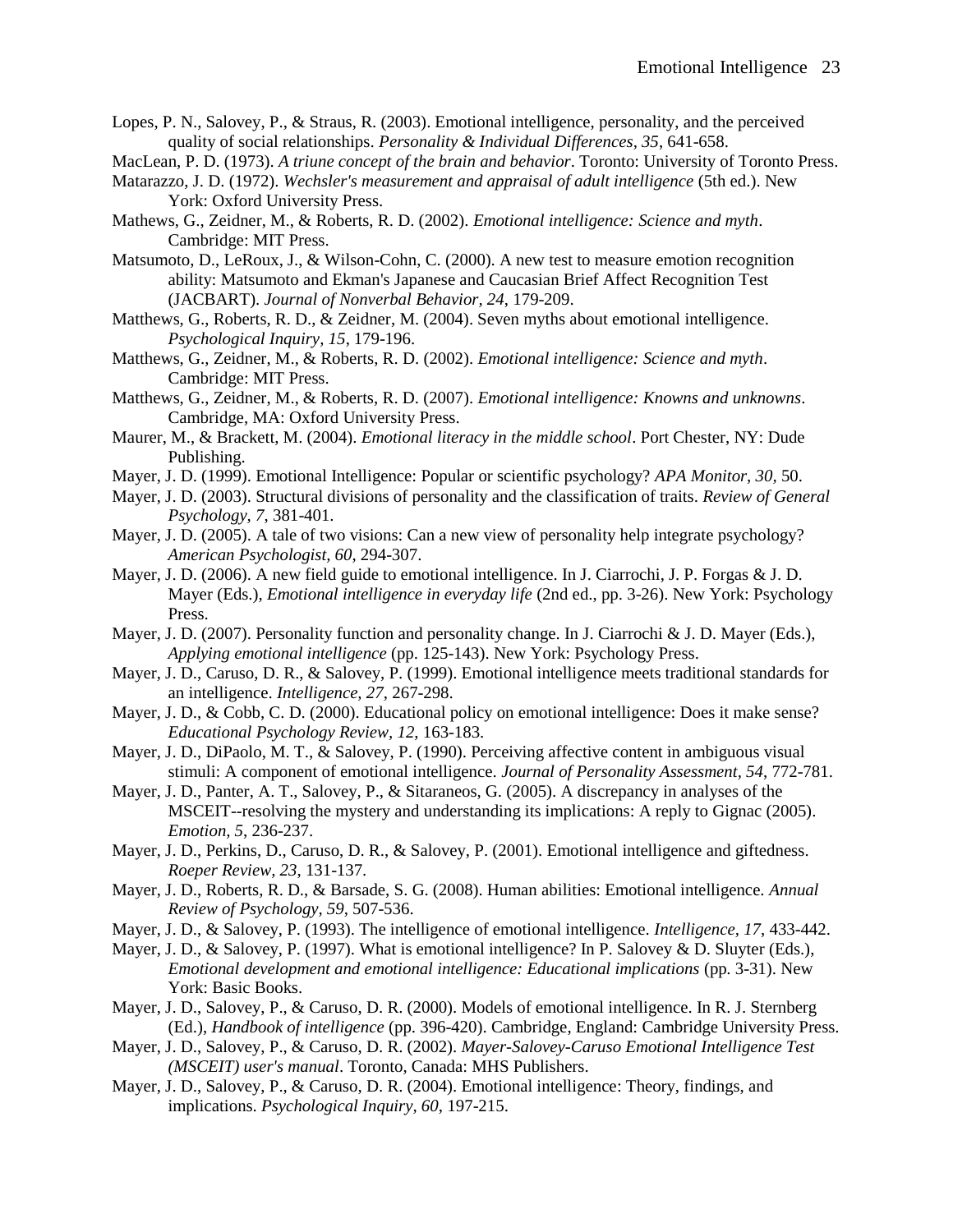- Mayer, J. D., Salovey, P., Caruso, D. R., & Sitarenios, G. (2001). Emotional intelligence as a standard intelligence. *Emotion, 1*, 232-242.
- Mayer, J. D., Salovey, P., Caruso, D. R., & Sitarenios, G. (2003). Measuring emotional intelligence with the MSCEIT V2.0. *Emotion, 3*, 97-105.
- McAdams, D. P., & Pals, J. L. (2006). A new big five: Fundamental principles for an integrative science of personality. *American Psychologist, 61*, 204-217.
- McFall, R. M. (2005). Theory and utility -- Key themes in evidence-based assessment: Comment on the special section. *Psychological Assessment, 17*, 312-325.
- Meehl, P. E. (1973). Why I do not attend case conferences. In P. E. Meehl (Ed.), *Psychodiagnosis: Selected papers* (pp. 225-302). New York: W. W. Norton.
- Mesquita, B. (2001). Emotions in collectivist and individualist contexts. *Journal of Personality and Social Psychology, 80*, 68-74.
- Meyer, G. J., Finn, S. E., Eyde, L. D., Kay, G. G., Moreland, L. K., Dies, R. R., et al. (2001). Psychological testing and psychological assessment: A review of evidence and issues. *American Psychologist, 56*, 128-165.
- Miller, G. A. (2003). The cognitive revolution: A historical perspective. *Trends in Cognitive Sciences, 7*, 141-144.
- Murensky, C. L. (2000). The relationships between emotional intelligence, personality, critical thinking ability and organizational leadership performance at upper levels of management. *Dissertation Abstracts International: Section B: The Sciences & Engineering, 61(2-B)*, 1121 (US: Univ Microfilms International ISSN/ISBN: 0419-4217).
- Murphy, K. R. (Ed.). (2006). *A critique of emotional intelligence: What are the problems and how can they be fixed?* Mahwah, NJ: Lawrence Erlbaum Associates.
- Murphy, K. R., & Sideman, L. (2006). The fadification of emotional intelligence. In K. R. Murphy (Ed.), *A critique of emotional intelligence: What are the problems and how can they be fixed* (pp. 283- 299). Mahwah, NJ: Lawrence Erlbaum Associates.
- Neisser, U., Boodoo, G., Bouchard, T. J., Boykin, A. W., Brody, N., Ceci, S. J., et al. (1996). Intelligence: Knowns and unknowns. *American Psychologist, 51*, 77-101.
- Newsome, S., Day, A. L., & Catano, V. M. (2000). Assessing the predictive validity of emotional intelligence. *Personality and Individual Differences, 29*, 1005-1016.
- Noble, L. M., Douglas, B. C., & Newman, S. P. (1999). What do patients want and do we want to know? A review of patients' requests of psychiatric services. *Acta Psychiatrica Scandinavica, 100*, 321- 327.
- Nowicki, S. J., & Duke, M. P. (1994). Individual differences in the nonverbal communication of affect: The diagnostic analysis of nonverbal accuracy scale. *Journal of Nonverbal Behavior, 19*, 9-35.
- Nowicki, S. J., & Mitchell, J. (1998). Accuracy in identifying affect in child and adult faces and voices and social competence in preschool children. *Genetic, Social, & General Psychology Monographs, 124*, 39-59.
- O'Sullivan, M., & Ekman, P. (2004). Facial expression recognition and emotional intelligence. In G. Geher (Ed.), *Measuring emotional intelligence: Common ground and controversy* (pp. 91-111). Hauppauge, NY: Nova Science.
- Oatley, K. (2004). Emotional intelligence and the intelligence of emotions. *Psychological Inquiry, 15*, 216-221.
- Oatley, K., & Jenkins, J. M. (1996). *Understanding emotions.* Oxford: Blackwell.
- Ortony, A., Clore, G. L., & Collins, A. M. (1988). *The cognitive structure of emotions*. Cambridge, UK: Cambridge University Press.
- Palmer, B. R., Gignac, G., Manocha, R., & Stough, C. (2005). A psychometric evaluation of the Mayer-Salovey-Caruso Emotional Intelligence Test Version 2.0. *Intelligence, 33*, 285-305.
- Petrides, K. V., & Furnham, A. (2001). Trait emotional intelligence: Psychometric investigation with reference to established trait taxonomies. *European Journal of Personality, 15*, 425-448.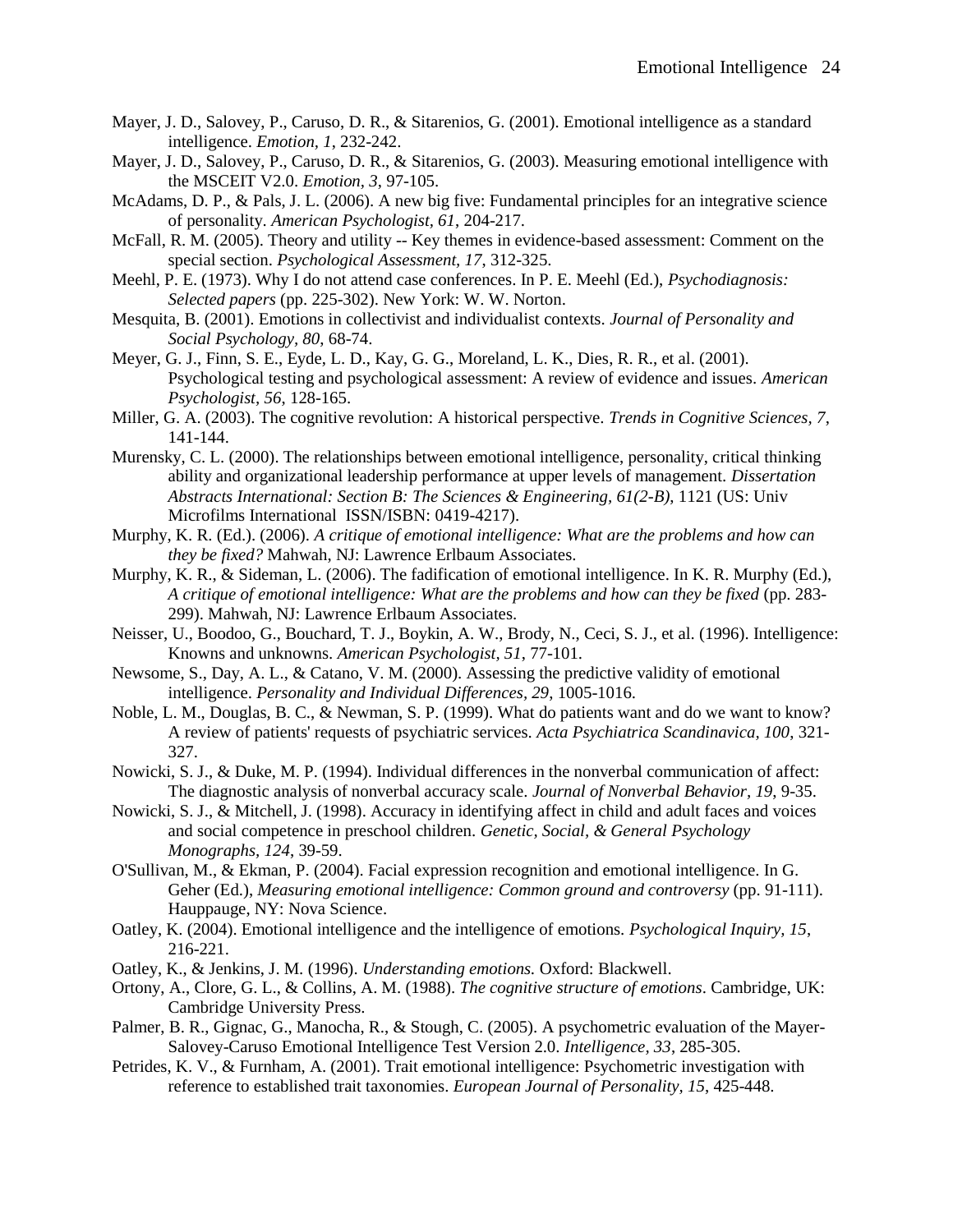- Petrides, K. V., & Furnham, A. (2003). Trait emotional intelligence: Behavioural validation in two studies of emotion recognition and reactivity to mood induction. *European Journal of Personality, 17*, 39-57.
- Ployhart, R. E. (2006). The predictor response process model. In J. A. Weekley & R. E. Ployhart (Eds.), *Situational judgment tests: Theory, measurement, and application* (pp. 83-105). Mahwah, NJ: Lawrence Erlbaum Associates.
- Resnicow, J. E., Salovey, P., & Repp, B. H. (2004). Is recognition of emotion in musical performance an aspect of emotional intelligence? *Music Perception, 22*, 145-158.
- Roberts, R. D., Schulze, R., O'Brien, K., MacCann, C., Reid, J., & Maul, A. (2006). Exploring the validity of the Mayer-Salovey-Caruso Emotional Intelligence Test (MSCEIT) with established emotions measures. *Emotion, 6*, 663-669.
- Roberts, R. D., Zeidner, M., & Matthews, G. (2001). Does emotional intelligence meet traditional standards for an intelligence? Some new data and conclusions. *Emotion, 1*, 196-231.
- Roseman, I. (1984). Cognitive determinants of emotions: A structural theory. In P. Shaver (Ed.), *Review of personality and social psychology: Vol. 5. Emotions, relationships, and health* (pp. 11-36). Beverly Hills, CA: Sage.
- Rosete, D. (2007). *Does emotional intelligence play an important role in leadership effectiveness?* Unpublished doctoral dissertation, University of Wollongong, Wollongong.
- Rosete, D., & Ciarrochi, J. (2005). Emotional intelligence and its relationship to workplace performance of leadership effectiveness. *Leadership and Organization Development Journal, 26*, 388-399.
- Rubin, M. M. (1999). *Emotional intelligence and its role in mitigating aggression: A correlational study of the relationship between emotional intelligence and aggression in urban adolescents.* Unpublished doctoral dissertation, Immaculata College, Immaculata, Pennsylvania.
- Salovey, P., & Grewal, D. (2005). The science of emotional intelligence. *Current Directions in Psychological Science, 14*, 281-285.
- Salovey, P., & Mayer, J. D. (1990). Emotional intelligence. *Imagination, Cognition, and Personality, 9*, 185-211.
- Saucier, G., & Goldberg, L. R. (1998). What is beyond the Big Five? *Journal of Personality, 66*, 495-524.
- Scherer, K. R. (1993). Studying the emotion-antecedent appraisal process: An expert system approach. *Cognition and Emotion, 7*, 325-355.
- Schneider, T. R., Lyons, J. B., & Williams, M. (2005). Emotional intelligence and autonomic selfperception: Emotional abilities are related to visceral acuity. *Personality and Individual Differences, 39*, 853-861.
- Sloman, A., & Croucher, M. (1981). Why robots will have emotions. In T. Dean (Ed.), *Proceedings of the seventh international joint conference on artificial intelligence* (Vol. 1). San Francisco, CA: Morgan Kaufman.
- Smith, C. A., & Ellsworth, P. C. (1985). Patterns of cognitive appraisal in emotion. *Journal of Personality & Social Psychology, 48*, 813-838.
- Smith, G. T. (2005). On construct validity: Issues of method and measurement. *Psychological Assessment, 17*, 396-408.
- Solomon, R. C. (2000). The philosophy of emotions. In M. Lewis & J. M. Haviland-Jones (Eds.), *Handbook of emotions* (pp. 3-15). New York: Guilford.
- Sternberg, R. J. (1985). Human intelligence: The model is the message. *Science, 230*, 1111-1118.
- Strongman, K. T. (1996). *The psychology of emotion: Theories of emotion in perspective* (4th ed.). Oxford, UK: John Wiley & Sons.
- TenHouten, W. D., Hoppe, J. E., Bogen, J. E., & Walter, D. O. (1985). Alexithymia and the split brain: IV. Gottschalk-Gleser content analysis, an overview. *Psychotherapy and Psychosomatics, 44*, 113-121.
- Tett, R. P., Fox, K. E., & Wang, A. (2005). Development and validation of a self-report measure of emotional intelligence as a multidimensional trait domain. *Personality and Social Psychology Bulletin, 31*, 859-888.